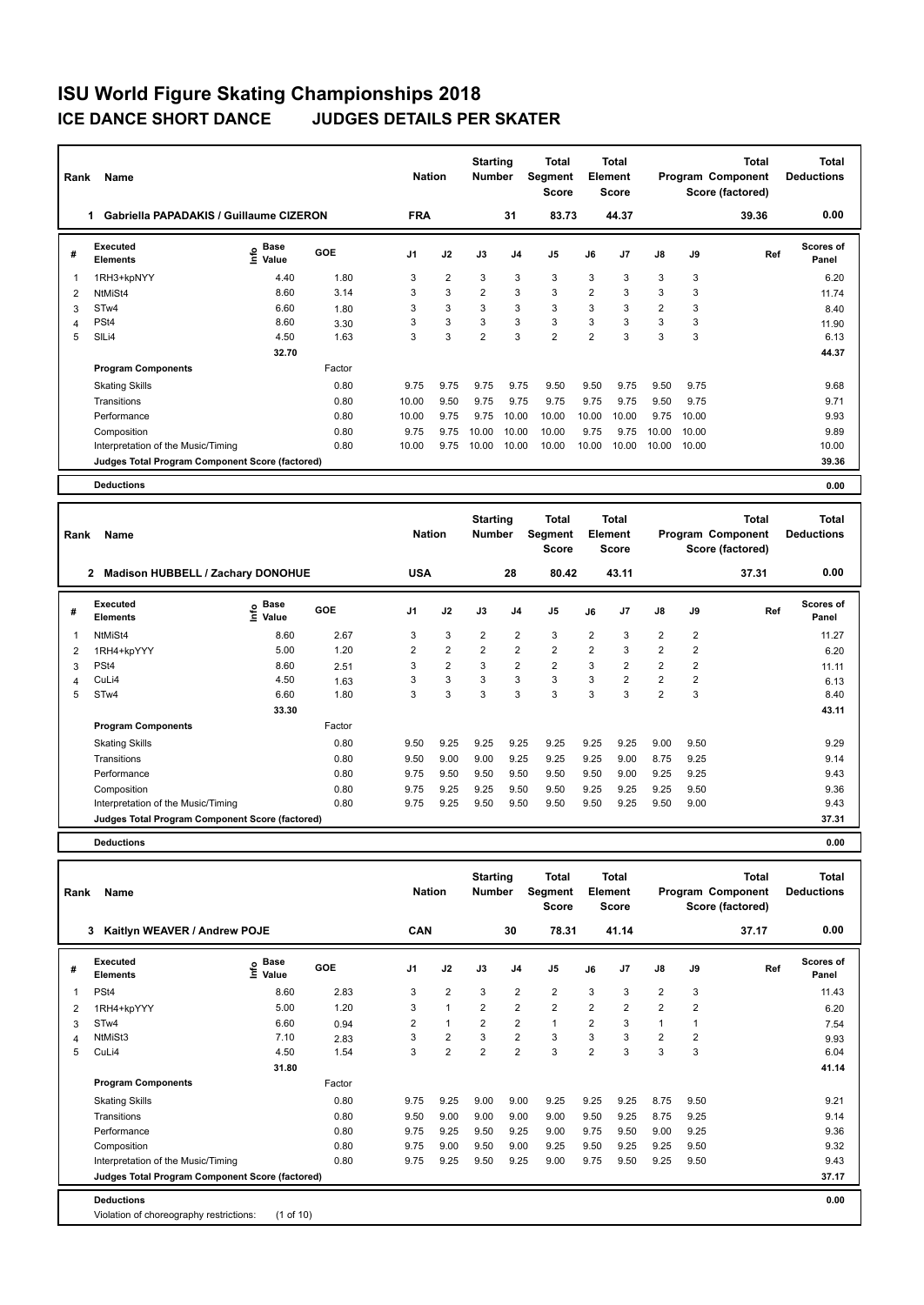| Rank           | Name                                            |                              |        | <b>Nation</b>  |                | <b>Starting</b><br><b>Number</b> |                | <b>Total</b><br><b>Segment</b><br><b>Score</b> |                | <b>Total</b><br>Element<br><b>Score</b> |                |                | <b>Total</b><br>Program Component<br>Score (factored) | Total<br><b>Deductions</b> |
|----------------|-------------------------------------------------|------------------------------|--------|----------------|----------------|----------------------------------|----------------|------------------------------------------------|----------------|-----------------------------------------|----------------|----------------|-------------------------------------------------------|----------------------------|
|                | Anna CAPPELLINI / Luca LANOTTE<br>4             |                              |        | <b>ITA</b>     |                |                                  | 29             | 77.46                                          |                | 40.44                                   |                |                | 37.02                                                 | 0.00                       |
| #              | Executed<br><b>Elements</b>                     | <b>Base</b><br>lnfo<br>Value | GOE    | J <sub>1</sub> | J2             | J3                               | J <sub>4</sub> | J <sub>5</sub>                                 | J6             | J7                                      | J8             | J9             | Ref                                                   | <b>Scores of</b><br>Panel  |
| 1              | STw4                                            | 6.60                         | 1.54   | 3              | $\overline{2}$ | 3                                | $\overline{2}$ | $\overline{2}$                                 | 3              | 3                                       | $\overline{2}$ | 3              |                                                       | 8.14                       |
| $\overline{2}$ | NtMiSt4                                         | 8.60                         | 2.67   | 3              | 3              | $\overline{2}$                   | $\overline{2}$ | $\overline{2}$                                 | $\overline{2}$ | $\overline{2}$                          | 3              | 3              |                                                       | 11.27                      |
| 3              | 1RH4+kpYYY                                      | 5.00                         | 0.94   | 2              | $\overline{1}$ | 1                                | $\overline{1}$ | $\mathbf{1}$                                   | $\overline{2}$ | $\overline{2}$                          | $\overline{2}$ | 3              |                                                       | 5.94                       |
| $\overline{4}$ | PSt <sub>3</sub>                                | 7.10                         | 2.20   | 3              | $\overline{2}$ | $\overline{2}$                   | $\overline{2}$ | $\overline{2}$                                 | $\overline{2}$ | $\overline{2}$                          | $\overline{2}$ | $\overline{2}$ |                                                       | 9.30                       |
| 5              | RoLi4                                           | 4.50                         | 1.29   | 2              | $\overline{2}$ | $\overline{2}$                   | $\overline{2}$ | $\overline{2}$                                 | $\overline{2}$ | 3                                       | 3              | 2              |                                                       | 5.79                       |
|                |                                                 | 31.80                        |        |                |                |                                  |                |                                                |                |                                         |                |                |                                                       | 40.44                      |
|                | <b>Program Components</b>                       |                              | Factor |                |                |                                  |                |                                                |                |                                         |                |                |                                                       |                            |
|                | <b>Skating Skills</b>                           |                              | 0.80   | 9.50           | 9.50           | 8.75                             | 9.00           | 8.75                                           | 9.25           | 9.00                                    | 9.25           | 9.50           |                                                       | 9.18                       |
|                | Transitions                                     |                              | 0.80   | 9.50           | 9.25           | 8.75                             | 9.00           | 8.75                                           | 9.00           | 8.75                                    | 9.00           | 9.25           |                                                       | 9.00                       |
|                | Performance                                     |                              | 0.80   | 10.00          | 9.50           | 9.50                             | 9.50           | 9.25                                           | 9.25           | 8.75                                    | 9.50           | 9.50           |                                                       | 9.43                       |
|                | Composition                                     |                              | 0.80   | 9.75           | 9.25           | 9.00                             | 9.25           | 9.00                                           | 9.00           | 9.00                                    | 9.50           | 9.75           |                                                       | 9.25                       |
|                | Interpretation of the Music/Timing              |                              | 0.80   | 9.75           | 9.50           | 9.00                             | 9.50           | 9.25                                           | 9.25           | 9.25                                    | 9.75           | 9.50           |                                                       | 9.43                       |
|                | Judges Total Program Component Score (factored) |                              |        |                |                |                                  |                |                                                |                |                                         |                |                |                                                       | 37.02                      |
|                | <b>Deductions</b>                               |                              |        |                |                |                                  |                |                                                |                |                                         |                |                |                                                       | 0.00                       |

| Rank | Name                                            |                              |            | <b>Nation</b>  |                | <b>Starting</b><br><b>Number</b> |                | <b>Total</b><br>Segment<br><b>Score</b> |                | <b>Total</b><br>Element<br><b>Score</b> |                |      | <b>Total</b><br>Program Component<br>Score (factored) | <b>Total</b><br><b>Deductions</b> |
|------|-------------------------------------------------|------------------------------|------------|----------------|----------------|----------------------------------|----------------|-----------------------------------------|----------------|-----------------------------------------|----------------|------|-------------------------------------------------------|-----------------------------------|
|      | 5<br><b>Madison CHOCK / Evan BATES</b>          |                              |            | <b>USA</b>     |                |                                  | 27             | 75.66                                   |                | 39.81                                   |                |      | 35.85                                                 | 0.00                              |
| #    | Executed<br><b>Elements</b>                     | <b>Base</b><br>١nfo<br>Value | <b>GOE</b> | J <sub>1</sub> | J2             | J3                               | J4             | J5                                      | J6             | J <sub>7</sub>                          | J8             | J9   | Ref                                                   | Scores of<br>Panel                |
| 1    | STw4                                            | 6.60                         | 1.20       | 2              | $\overline{2}$ | $\overline{2}$                   | 2              | $\mathbf{1}$                            | $\overline{2}$ | 2                                       | $\overline{2}$ | 2    |                                                       | 7.80                              |
| 2    | PSt4                                            | 8.60                         | 2.04       | $\overline{2}$ | 2              | $\overline{2}$                   | $\overline{2}$ | $\overline{2}$                          | $\mathbf{1}$   | $\overline{2}$                          | $\overline{2}$ | -1   |                                                       | 10.64                             |
| 3    | 1RH4+kpYYY                                      | 5.00                         | 1.11       | 3              | 1              | $\overline{2}$                   | $\overline{2}$ | $\overline{2}$                          | $\overline{2}$ |                                         | $\overline{2}$ | 2    |                                                       | 6.11                              |
| 4    | CuLi4                                           | 4.50                         | 1.46       | 3              | $\overline{2}$ | 3                                | $\overline{2}$ | $\overline{2}$                          | $\overline{2}$ | 3                                       | 3              | 2    |                                                       | 5.96                              |
| 5    | NtMiSt3                                         | 7.10                         | 2.20       | 3              | $\overline{2}$ | $\overline{2}$                   | $\overline{2}$ | 2                                       | $\overline{2}$ | $\overline{2}$                          | $\overline{2}$ | 2    |                                                       | 9.30                              |
|      |                                                 | 31.80                        |            |                |                |                                  |                |                                         |                |                                         |                |      |                                                       | 39.81                             |
|      | <b>Program Components</b>                       |                              | Factor     |                |                |                                  |                |                                         |                |                                         |                |      |                                                       |                                   |
|      | <b>Skating Skills</b>                           |                              | 0.80       | 9.75           | 9.00           | 8.75                             | 9.25           | 8.75                                    | 8.75           | 8.50                                    | 8.75           | 9.00 |                                                       | 8.89                              |
|      | Transitions                                     |                              | 0.80       | 9.50           | 8.75           | 8.50                             | 9.00           | 8.50                                    | 8.50           | 8.25                                    | 8.50           | 9.25 |                                                       | 8.71                              |
|      | Performance                                     |                              | 0.80       | 9.75           | 9.25           | 9.25                             | 9.50           | 8.75                                    | 8.50           | 8.50                                    | 9.00           | 9.00 |                                                       | 9.04                              |
|      | Composition                                     |                              | 0.80       | 9.75           | 9.00           | 9.00                             | 9.25           | 8.75                                    | 8.75           | 8.50                                    | 9.25           | 9.25 |                                                       | 9.04                              |
|      | Interpretation of the Music/Timing              |                              | 0.80       | 9.50           | 9.25           | 9.50                             | 9.50           | 9.00                                    | 8.50           | 8.75                                    | 9.00           | 9.00 |                                                       | 9.14                              |
|      | Judges Total Program Component Score (factored) |                              |            |                |                |                                  |                |                                         |                |                                         |                |      |                                                       | 35.85                             |
|      |                                                 |                              |            |                |                |                                  |                |                                         |                |                                         |                |      |                                                       |                                   |

| Rank | Name                                            |                              |        | <b>Nation</b>  |                | <b>Starting</b><br><b>Number</b> |                | Total<br>Segment<br><b>Score</b> |                | Total<br>Element<br><b>Score</b> |                |      | Total<br>Program Component<br>Score (factored) | Total<br><b>Deductions</b> |
|------|-------------------------------------------------|------------------------------|--------|----------------|----------------|----------------------------------|----------------|----------------------------------|----------------|----------------------------------|----------------|------|------------------------------------------------|----------------------------|
|      | <b>Piper GILLES / Paul POIRIER</b><br>6         |                              |        | <b>CAN</b>     |                |                                  | 22             | 74.51                            |                | 40.03                            |                |      | 34.48                                          | 0.00                       |
| #    | <b>Executed</b><br><b>Elements</b>              | <b>Base</b><br>١nf٥<br>Value | GOE    | J <sub>1</sub> | J2             | J3                               | J <sub>4</sub> | J5                               | J6             | J7                               | $\mathsf{J}8$  | J9   | Ref                                            | <b>Scores of</b><br>Panel  |
|      | STw4                                            | 6.60                         | 1.29   | 2              | $\overline{1}$ | 3                                | $\overline{2}$ | $\overline{2}$                   | $\overline{2}$ | 2                                | 3              | 2    |                                                | 7.89                       |
| 2    | PSt <sub>4</sub>                                | 8.60                         | 2.04   | $\overline{2}$ | $\overline{1}$ | $\overline{2}$                   | $\overline{2}$ | $\overline{2}$                   | $\mathbf{1}$   | $\overline{2}$                   | $\overline{2}$ | 2    |                                                | 10.64                      |
| 3    | 1RH2+kpNNY                                      | 3.80                         | 1.03   | 2              |                | $\overline{2}$                   | $\overline{2}$ | $\mathbf{1}$                     | 2              |                                  | $\overline{2}$ | 2    |                                                | 4.83                       |
| 4    | NtCiSt4                                         | 8.60                         | 2.20   | $\overline{2}$ | $\overline{2}$ | $\overline{2}$                   | $\overline{2}$ | $\mathbf{1}$                     | $\overline{2}$ | $\overline{2}$                   | $\overline{2}$ | 2    |                                                | 10.80                      |
| 5    | CuLi4                                           | 4.50                         | 1.37   | 3              | $\overline{2}$ | $\overline{2}$                   | $\overline{2}$ | $\overline{2}$                   | 1              | 2                                | 3              | 3    |                                                | 5.87                       |
|      |                                                 | 32.10                        |        |                |                |                                  |                |                                  |                |                                  |                |      |                                                | 40.03                      |
|      | <b>Program Components</b>                       |                              | Factor |                |                |                                  |                |                                  |                |                                  |                |      |                                                |                            |
|      | <b>Skating Skills</b>                           |                              | 0.80   | 9.00           | 8.25           | 8.50                             | 8.50           | 8.50                             | 8.50           | 8.25                             | 8.75           | 8.50 |                                                | 8.50                       |
|      | Transitions                                     |                              | 0.80   | 8.50           | 8.00           | 8.25                             | 8.75           | 8.50                             | 8.50           | 8.00                             | 8.75           | 8.50 |                                                | 8.43                       |
|      | Performance                                     |                              | 0.80   | 9.00           | 8.50           | 8.75                             | 9.00           | 8.75                             | 8.75           | 8.00                             | 9.00           | 8.75 |                                                | 8.79                       |
|      | Composition                                     |                              | 0.80   | 8.75           | 8.50           | 9.00                             | 9.00           | 8.50                             | 8.25           | 8.25                             | 9.00           | 8.75 |                                                | 8.68                       |
|      | Interpretation of the Music/Timing              |                              | 0.80   | 8.75           | 8.50           | 8.75                             | 9.00           | 8.75                             | 8.50           | 8.25                             | 9.25           | 8.75 |                                                | 8.71                       |
|      | Judges Total Program Component Score (factored) |                              |        |                |                |                                  |                |                                  |                |                                  |                |      |                                                | 34.48                      |
|      | <b>Deductions</b>                               |                              |        |                |                |                                  |                |                                  |                |                                  |                |      |                                                | 0.00                       |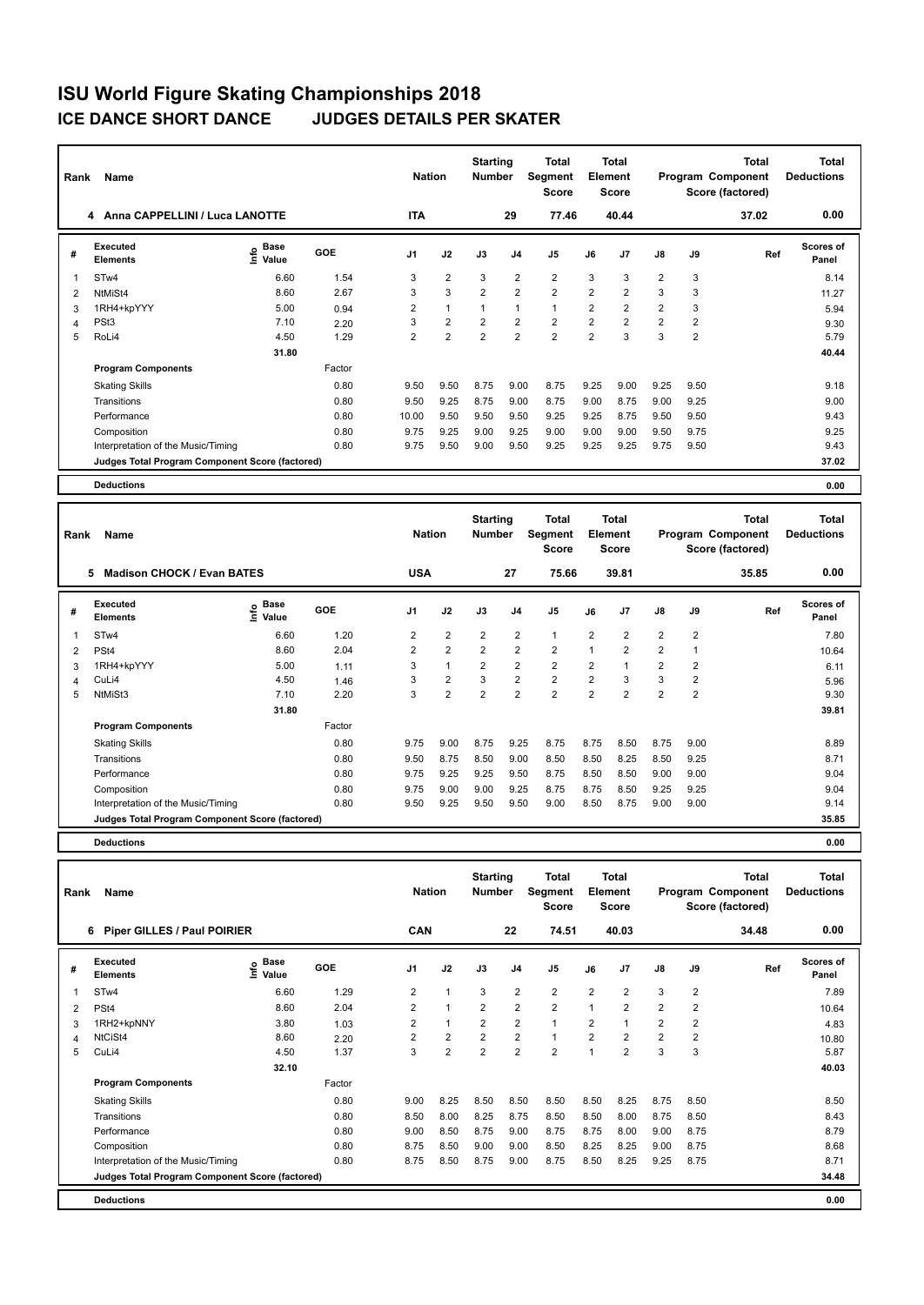| Rank | Name                                            |         |                                  |         | <b>Nation</b>  |                | <b>Starting</b><br><b>Number</b> |                | Total<br>Segment<br><b>Score</b> |                | Total<br>Element<br>Score |                |                | <b>Total</b><br>Program Component<br>Score (factored) | <b>Total</b><br><b>Deductions</b> |
|------|-------------------------------------------------|---------|----------------------------------|---------|----------------|----------------|----------------------------------|----------------|----------------------------------|----------------|---------------------------|----------------|----------------|-------------------------------------------------------|-----------------------------------|
|      | Alexandra STEPANOVA / Ivan BUKIN<br>7           |         |                                  |         | <b>RUS</b>     |                |                                  | 23             | 74.50                            |                | 39.47                     |                |                | 36.03                                                 | 1.00                              |
| #    | Executed<br><b>Elements</b>                     |         | <b>Base</b><br>e Base<br>⊆ Value | GOE     | J <sub>1</sub> | J2             | J3                               | J <sub>4</sub> | J <sub>5</sub>                   | J6             | J7                        | $\mathsf{J}8$  | J9             | Ref                                                   | <b>Scores of</b><br>Panel         |
| 1    | STw4                                            |         | 6.60                             | 1.63    | 2              | 3              | 3                                | 3              | $\mathbf{1}$                     | 3              | 3                         | $\overline{2}$ | 3              |                                                       | 8.23                              |
| 2    | 1RH4+kpYYY                                      |         | 5.00                             | 1.20    | $\overline{2}$ | $\overline{2}$ | $\overline{2}$                   | $\overline{2}$ | $\mathbf{1}$                     | $\overline{2}$ | $\overline{2}$            | $\overline{2}$ | $\overline{2}$ |                                                       | 6.20                              |
| 3    | CuLi4                                           |         | 4.50                             | 1.63    | 3              | 3              | $\overline{2}$                   | 3              | 3                                | $\overline{2}$ | 3                         | $\overline{2}$ | 3              |                                                       | 6.13                              |
| 4    | PSt <sub>3</sub>                                |         | 7.10                             | 2.20    | 2              | $\overline{2}$ | $\overline{2}$                   | $\overline{2}$ | $\overline{2}$                   | $\overline{2}$ | $\overline{2}$            | $\overline{2}$ | $\overline{2}$ |                                                       | 9.30                              |
| 5    | RoLi*                                           | $\star$ | 0.00                             | 0.00    |                |                |                                  |                |                                  |                |                           |                |                |                                                       | 0.00                              |
| 6    | NtMiSt3                                         |         | 7.10                             | 2.51    | 3              | $\overline{2}$ | 3                                | $\overline{2}$ | $\overline{2}$                   | 3              | $\overline{2}$            | $\overline{2}$ | 1              |                                                       | 9.61                              |
|      |                                                 |         | 30.30                            |         |                |                |                                  |                |                                  |                |                           |                |                |                                                       | 39.47                             |
|      | <b>Program Components</b>                       |         |                                  | Factor  |                |                |                                  |                |                                  |                |                           |                |                |                                                       |                                   |
|      | <b>Skating Skills</b>                           |         |                                  | 0.80    | 9.25           | 9.00           | 9.00                             | 9.00           | 8.50                             | 9.50           | 8.50                      | 8.75           | 9.00           |                                                       | 8.93                              |
|      | Transitions                                     |         |                                  | 0.80    | 9.00           | 8.75           | 9.00                             | 9.00           | 7.75                             | 9.25           | 8.25                      | 8.75           | 9.25           |                                                       | 8.86                              |
|      | Performance                                     |         |                                  | 0.80    | 9.50           | 9.25           | 9.25                             | 9.25           | 8.25                             | 9.50           | 8.50                      | 9.00           | 9.25           |                                                       | 9.14                              |
|      | Composition                                     |         |                                  | 0.80    | 9.00           | 9.00           | 9.00                             | 9.25           | 8.50                             | 9.50           | 8.25                      | 9.25           | 9.25           |                                                       | 9.04                              |
|      | Interpretation of the Music/Timing              |         |                                  | 0.80    | 9.25           | 9.00           | 9.25                             | 9.25           | 8.00                             | 9.50           | 8.50                      | 9.25           | 9.00           |                                                       | 9.07                              |
|      | Judges Total Program Component Score (factored) |         |                                  |         |                |                |                                  |                |                                  |                |                           |                |                |                                                       | 36.03                             |
|      | <b>Deductions</b>                               |         | Extra element by verif.:         | $-1.00$ |                |                |                                  |                |                                  |                |                           |                |                |                                                       | $-1.00$                           |

\* Invalid element

| Rank | Name                                            |                                  |        | <b>Nation</b>  |                | <b>Starting</b><br><b>Number</b> |                | <b>Total</b><br>Segment<br><b>Score</b> |                | <b>Total</b><br>Element<br><b>Score</b> |                         |                | Total<br>Program Component<br>Score (factored) | <b>Total</b><br><b>Deductions</b> |
|------|-------------------------------------------------|----------------------------------|--------|----------------|----------------|----------------------------------|----------------|-----------------------------------------|----------------|-----------------------------------------|-------------------------|----------------|------------------------------------------------|-----------------------------------|
|      | Tiffani ZAGORSKI / Jonathan GUERREIRO<br>8      |                                  |        | <b>RUS</b>     |                |                                  | 21             | 72.45                                   |                | 39.08                                   |                         |                | 33.37                                          | 0.00                              |
| #    | Executed<br><b>Elements</b>                     | <b>Base</b><br>e Base<br>⊆ Value | GOE    | J <sub>1</sub> | J2             | J3                               | J <sub>4</sub> | J5                                      | J6             | J7                                      | $\mathsf{J}8$           | J9             | Ref                                            | <b>Scores of</b><br>Panel         |
| 1    | STw4                                            | 6.60                             | 1.20   | $\overline{2}$ | $\mathbf{1}$   | $\overline{2}$                   | $\overline{2}$ | $\overline{2}$                          | $\overline{2}$ | $\overline{2}$                          | $\overline{2}$          | 3              |                                                | 7.80                              |
| 2    | 1RH4+kpYYY                                      | 5.00                             | 0.86   | $\overline{2}$ | $\mathbf{1}$   | $\overline{2}$                   | $\mathbf{1}$   | $\mathbf{1}$                            | $\overline{2}$ | $\overline{2}$                          | $\mathbf{1}$            | $\mathbf{1}$   |                                                | 5.86                              |
| 3    | StaLi4                                          | 4.50                             | 1.29   | $\overline{2}$ | $\overline{2}$ | $\overline{2}$                   | $\overline{2}$ | $\overline{2}$                          | 3              | $\overline{2}$                          | $\overline{2}$          | 3              |                                                | 5.79                              |
| 4    | PSt <sub>4</sub>                                | 8.60                             | 1.73   | 2              | $\mathbf{1}$   | $\mathbf{1}$                     | $\mathbf{1}$   | $\mathbf{1}$                            | 2              | 2                                       | $\overline{\mathbf{c}}$ | 2              |                                                | 10.33                             |
| 5    | NtMiSt3                                         | 7.10                             | 2.20   | $\overline{2}$ | $\overline{2}$ | 2                                | $\overline{2}$ | $\overline{2}$                          | $\overline{2}$ | $\overline{2}$                          | $\overline{2}$          | $\overline{2}$ |                                                | 9.30                              |
|      |                                                 | 31.80                            |        |                |                |                                  |                |                                         |                |                                         |                         |                |                                                | 39.08                             |
|      | <b>Program Components</b>                       |                                  | Factor |                |                |                                  |                |                                         |                |                                         |                         |                |                                                |                                   |
|      | <b>Skating Skills</b>                           |                                  | 0.80   | 8.75           | 8.50           | 8.25                             | 8.00           | 7.50                                    | 8.75           | 8.00                                    | 8.25                    | 8.50           |                                                | 8.32                              |
|      | Transitions                                     |                                  | 0.80   | 8.50           | 8.00           | 8.00                             | 8.00           | 7.50                                    | 8.75           | 7.75                                    | 8.00                    | 8.25           |                                                | 8.07                              |
|      | Performance                                     |                                  | 0.80   | 9.00           | 8.50           | 8.50                             | 8.25           | 7.75                                    | 9.00           | 8.00                                    | 8.50                    | 8.50           |                                                | 8.46                              |
|      | Composition                                     |                                  | 0.80   | 8.75           | 8.25           | 8.25                             | 8.25           | 7.75                                    | 8.75           | 8.00                                    | 8.50                    | 8.75           |                                                | 8.39                              |
|      | Interpretation of the Music/Timing              |                                  | 0.80   | 9.00           | 8.50           | 8.50                             | 8.25           | 7.50                                    | 9.00           | 8.25                                    | 8.25                    | 8.50           |                                                | 8.46                              |
|      | Judges Total Program Component Score (factored) |                                  |        |                |                |                                  |                |                                         |                |                                         |                         |                |                                                | 33.37                             |
|      | <b>Deductions</b>                               |                                  |        |                |                |                                  |                |                                         |                |                                         |                         |                |                                                | 0.00                              |
|      | Violation of choreography restrictions:         | (1 of 10)                        |        |                |                |                                  |                |                                         |                |                                         |                         |                |                                                |                                   |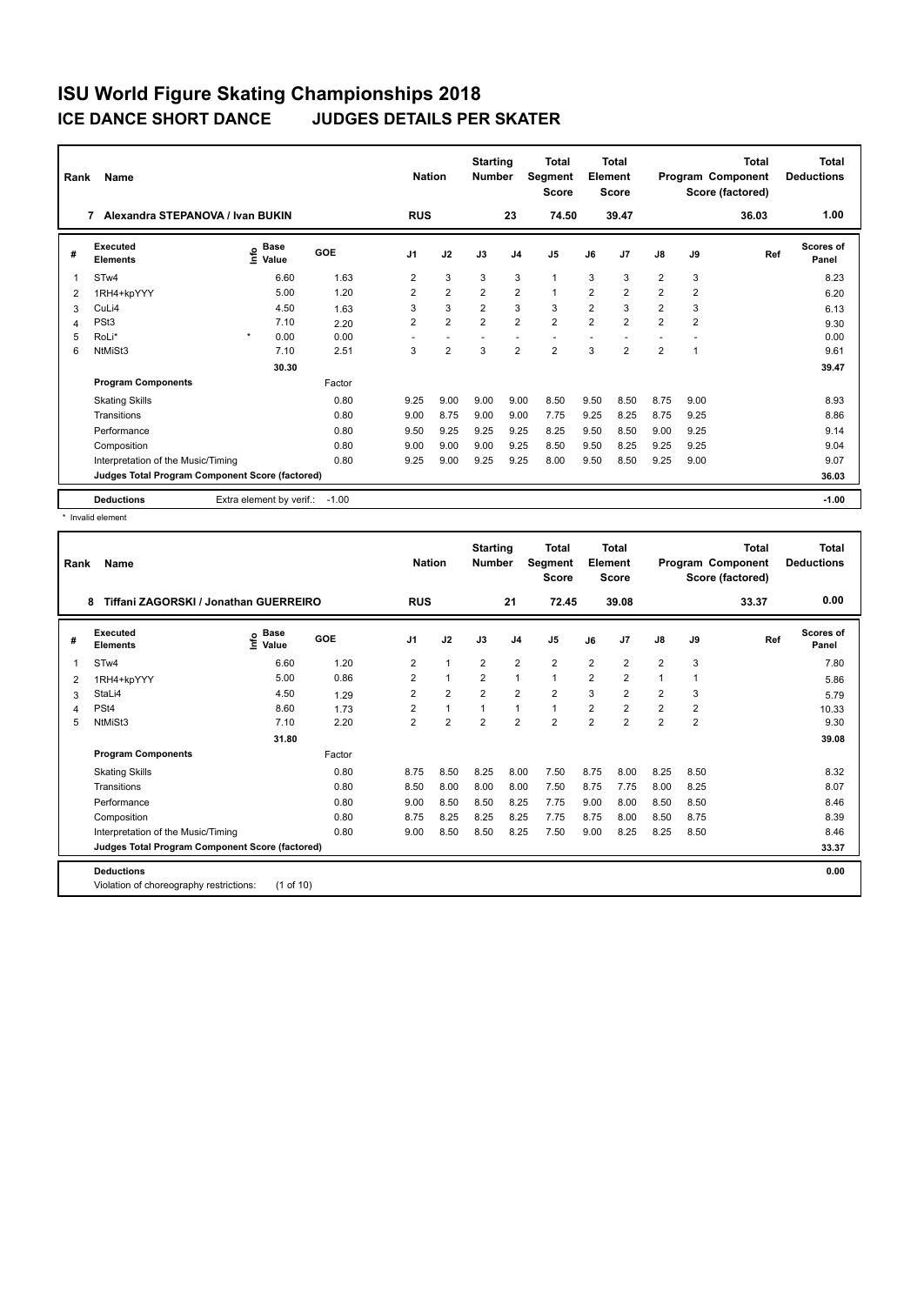| Rank | Name                                            |                              |        | <b>Nation</b>  |                | <b>Starting</b><br><b>Number</b> |                | Total<br>Segment<br><b>Score</b> |                | <b>Total</b><br>Element<br><b>Score</b> |                |                | <b>Total</b><br>Program Component<br>Score (factored) | <b>Total</b><br><b>Deductions</b> |
|------|-------------------------------------------------|------------------------------|--------|----------------|----------------|----------------------------------|----------------|----------------------------------|----------------|-----------------------------------------|----------------|----------------|-------------------------------------------------------|-----------------------------------|
|      | <b>Charlene GUIGNARD / Marco FABBRI</b><br>9    |                              |        | <b>ITA</b>     |                |                                  | 25             | 71.15                            |                | 37.05                                   |                |                | 34.10                                                 | 0.00                              |
| #    | Executed<br><b>Elements</b>                     | <b>Base</b><br>lnfo<br>Value | GOE    | J <sub>1</sub> | J2             | J3                               | J <sub>4</sub> | J <sub>5</sub>                   | J6             | J <sub>7</sub>                          | J8             | J9             | Ref                                                   | <b>Scores of</b><br>Panel         |
|      | STw4                                            | 6.60                         | 1.63   | 3              | $\overline{2}$ | 3                                | 3              | $\overline{2}$                   | 3              | 3                                       | $\overline{2}$ | 3              |                                                       | 8.23                              |
| 2    | 1RH2+kpYNN                                      | 3.80                         | 0.94   | 1              | $\overline{1}$ | $\overline{2}$                   | $\overline{1}$ | $\overline{2}$                   | $\overline{1}$ | 2                                       | $\overline{2}$ | 2              |                                                       | 4.74                              |
| 3    | PSt <sub>3</sub>                                | 7.10                         | 1.89   |                | $\overline{2}$ | $\overline{2}$                   | $\overline{1}$ | $\mathbf{1}$                     | $\overline{2}$ | $\overline{2}$                          | $\overline{2}$ | $\overline{2}$ |                                                       | 8.99                              |
| 4    | RoLi4                                           | 4.50                         | 1.29   | 3              | $\overline{2}$ | 3                                | $\overline{2}$ | $\overline{2}$                   | $\overline{2}$ | $\overline{2}$                          | $\overline{2}$ | $\overline{2}$ |                                                       | 5.79                              |
| 5    | NtMiSt3                                         | 7.10                         | 2.20   | 2              | $\overline{2}$ | $\overline{2}$                   | $\overline{2}$ | $\overline{2}$                   | $\overline{2}$ | 3                                       | $\overline{2}$ | 2              |                                                       | 9.30                              |
|      |                                                 | 29.10                        |        |                |                |                                  |                |                                  |                |                                         |                |                |                                                       | 37.05                             |
|      | <b>Program Components</b>                       |                              | Factor |                |                |                                  |                |                                  |                |                                         |                |                |                                                       |                                   |
|      | <b>Skating Skills</b>                           |                              | 0.80   | 8.75           | 8.50           | 8.50                             | 8.25           | 8.50                             | 8.50           | 8.50                                    | 9.00           | 8.75           |                                                       | 8.57                              |
|      | Transitions                                     |                              | 0.80   | 8.50           | 8.25           | 8.00                             | 8.00           | 8.00                             | 8.50           | 8.25                                    | 8.75           | 8.75           |                                                       | 8.32                              |
|      | Performance                                     |                              | 0.80   | 8.75           | 8.75           | 8.50                             | 8.50           | 8.25                             | 8.75           | 8.50                                    | 9.25           | 8.50           |                                                       | 8.61                              |
|      | Composition                                     |                              | 0.80   | 8.50           | 8.50           | 8.00                             | 8.50           | 8.50                             | 8.50           | 8.50                                    | 9.25           | 8.75           |                                                       | 8.54                              |
|      | Interpretation of the Music/Timing              |                              | 0.80   | 8.75           | 8.50           | 8.25                             | 8.50           | 8.25                             | 8.75           | 8.75                                    | 9.00           | 8.50           |                                                       | 8.57                              |
|      | Judges Total Program Component Score (factored) |                              |        |                |                |                                  |                |                                  |                |                                         |                |                |                                                       | 34.10                             |
|      | <b>Deductions</b>                               |                              |        |                |                |                                  |                |                                  |                |                                         |                |                |                                                       | 0.00                              |

| Rank | Name                                            |                     |        | <b>Nation</b>  |                | <b>Starting</b><br><b>Number</b> |                | <b>Total</b><br>Segment<br><b>Score</b> |                | <b>Total</b><br><b>Element</b><br>Score |                |                | <b>Total</b><br>Program Component<br>Score (factored) | <b>Total</b><br><b>Deductions</b> |
|------|-------------------------------------------------|---------------------|--------|----------------|----------------|----------------------------------|----------------|-----------------------------------------|----------------|-----------------------------------------|----------------|----------------|-------------------------------------------------------|-----------------------------------|
|      | Kana MURAMOTO / Chris REED<br>10                |                     |        | <b>JPN</b>     |                |                                  | 26             | 65.65                                   |                | 34.65                                   |                |                | 31.00                                                 | 0.00                              |
| #    | Executed<br><b>Elements</b>                     | Base<br>۴ů<br>Value | GOE    | J <sub>1</sub> | J2             | J3                               | J <sub>4</sub> | J <sub>5</sub>                          | J6             | J <sub>7</sub>                          | $\mathsf{J}8$  | J9             | Ref                                                   | Scores of<br>Panel                |
| 1    | ST <sub>w</sub> 4                               | 6.60                | 0.86   | 0              | $\mathbf{1}$   | $\overline{2}$                   | $\overline{2}$ | $\mathbf{1}$                            | 1              | 2                                       | $\overline{1}$ | $\overline{2}$ |                                                       | 7.46                              |
| 2    | NtMiSt3                                         | 7.10                | 0.94   | $\Omega$       | $\mathbf 0$    | 1                                | $\overline{1}$ | 1                                       | $\overline{1}$ | $\overline{2}$                          | 1              |                |                                                       | 8.04                              |
| 3    | PSt <sub>3</sub>                                | 7.10                | 1.26   |                | 1              | 2                                |                |                                         |                | $\overline{2}$                          | 1              |                |                                                       | 8.36                              |
| 4    | 1RH3+kpNYY                                      | 4.40                | 0.69   |                | $\mathbf{1}$   | 2                                | 1              | 1                                       |                | 2                                       | 1              |                |                                                       | 5.09                              |
| 5    | RoLi4                                           | 4.50                | 1.20   |                | $\overline{2}$ | $\overline{2}$                   | $\overline{2}$ | $\overline{2}$                          | $\overline{2}$ | 3                                       | $\overline{2}$ | $\overline{2}$ |                                                       | 5.70                              |
|      |                                                 | 29.70               |        |                |                |                                  |                |                                         |                |                                         |                |                |                                                       | 34.65                             |
|      | <b>Program Components</b>                       |                     | Factor |                |                |                                  |                |                                         |                |                                         |                |                |                                                       |                                   |
|      | <b>Skating Skills</b>                           |                     | 0.80   | 7.75           | 8.00           | 7.75                             | 7.50           | 7.50                                    | 7.50           | 8.00                                    | 8.00           | 7.75           |                                                       | 7.75                              |
|      | Transitions                                     |                     | 0.80   | 7.00           | 7.75           | 7.75                             | 7.50           | 7.25                                    | 7.50           | 8.00                                    | 7.75           | 7.25           |                                                       | 7.54                              |
|      | Performance                                     |                     | 0.80   | 7.25           | 8.00           | 8.50                             | 7.75           | 7.75                                    | 7.75           | 8.25                                    | 8.25           | 7.50           |                                                       | 7.89                              |
|      | Composition                                     |                     | 0.80   | 7.50           | 7.75           | 8.25                             | 7.75           | 7.50                                    | 7.50           | 8.00                                    | 8.50           | 7.75           |                                                       | 7.79                              |
|      | Interpretation of the Music/Timing              |                     | 0.80   | 7.25           | 7.75           | 8.50                             | 8.00           | 7.50                                    | 7.50           | 8.25                                    | 8.00           | 7.50           |                                                       | 7.79                              |
|      | Judges Total Program Component Score (factored) |                     |        |                |                |                                  |                |                                         |                |                                         |                |                |                                                       | 31.00                             |
|      |                                                 |                     |        |                |                |                                  |                |                                         |                |                                         |                |                |                                                       |                                   |

| Rank | Name                                                               |                                     |        | <b>Nation</b>  |                | <b>Starting</b><br><b>Number</b> |                | <b>Total</b><br>Segment<br><b>Score</b> |                | <b>Total</b><br>Element<br><b>Score</b> |                |                | <b>Total</b><br>Program Component<br>Score (factored) | <b>Total</b><br><b>Deductions</b> |
|------|--------------------------------------------------------------------|-------------------------------------|--------|----------------|----------------|----------------------------------|----------------|-----------------------------------------|----------------|-----------------------------------------|----------------|----------------|-------------------------------------------------------|-----------------------------------|
| 11   | Carolane SOUCISSE / Shane FIRUS                                    |                                     |        | CAN            |                |                                  | 8              | 64.02                                   |                | 34.85                                   |                |                | 29.17                                                 | 0.00                              |
| #    | Executed<br><b>Elements</b>                                        | $\epsilon$ Base<br>$\epsilon$ Value | GOE    | J <sub>1</sub> | J2             | J3                               | J <sub>4</sub> | J <sub>5</sub>                          | J6             | J <sub>7</sub>                          | $\mathsf{J}8$  | J9             | Ref                                                   | <b>Scores of</b><br>Panel         |
|      | 1RH3+kpYYN                                                         | 4.40                                | 0.51   | 0              | $\mathbf{1}$   | $\overline{1}$                   | $\overline{1}$ | $\pmb{0}$                               | $\mathbf{1}$   | $\mathbf{1}$                            | $\mathbf{1}$   | $\mathbf{1}$   |                                                       | 4.91                              |
| 2    | STw4                                                               | 6.60                                | 0.86   | 1              | $\overline{2}$ | 1                                | $\overline{1}$ | $\mathbf{1}$                            | $\overline{2}$ | $\overline{2}$                          | $\overline{2}$ | $\mathbf{1}$   |                                                       | 7.46                              |
| 3    | PSt <sub>3</sub>                                                   | 7.10                                | 1.26   |                | $\mathbf{1}$   | 1                                | $\overline{1}$ | $\mathbf{1}$                            | $\overline{2}$ | $\overline{2}$                          | $\mathbf{1}$   |                |                                                       | 8.36                              |
| 4    | StaLi4                                                             | 4.50                                | 1.11   | $\overline{2}$ | 2              | $\mathbf{1}$                     | $\overline{2}$ | $\overline{2}$                          | $\overline{2}$ | $\mathbf{1}$                            | $\overline{2}$ | $\overline{2}$ |                                                       | 5.61                              |
| 5    | NtMiSt3                                                            | 7.10                                | 1.41   | 0              | $\overline{1}$ | 1                                | 1              | $\overline{2}$                          | $\overline{2}$ | 1                                       | $\mathbf{1}$   | 2              |                                                       | 8.51                              |
|      |                                                                    | 29.70                               |        |                |                |                                  |                |                                         |                |                                         |                |                |                                                       | 34.85                             |
|      | <b>Program Components</b>                                          |                                     | Factor |                |                |                                  |                |                                         |                |                                         |                |                |                                                       |                                   |
|      | <b>Skating Skills</b>                                              |                                     | 0.80   | 7.00           | 7.50           | 7.25                             | 6.75           | 7.50                                    | 7.75           | 6.75                                    | 7.25           | 7.75           |                                                       | 7.29                              |
|      | Transitions                                                        |                                     | 0.80   | 6.00           | 7.25           | 7.00                             | 6.75           | 7.25                                    | 7.75           | 6.50                                    | 7.25           | 7.50           |                                                       | 7.07                              |
|      | Performance                                                        |                                     | 0.80   | 6.50           | 7.50           | 7.50                             | 7.00           | 7.50                                    | 8.00           | 6.75                                    | 7.50           | 8.00           |                                                       | 7.39                              |
|      | Composition                                                        |                                     | 0.80   | 6.50           | 7.50           | 7.00                             | 7.00           | 7.50                                    | 8.00           | 6.75                                    | 7.50           | 7.75           |                                                       | 7.29                              |
|      | Interpretation of the Music/Timing                                 |                                     | 0.80   | 6.25           | 7.50           | 7.50                             | 7.25           | 7.25                                    | 8.25           | 7.00                                    | 7.75           | 7.75           |                                                       | 7.43                              |
|      | Judges Total Program Component Score (factored)                    |                                     |        |                |                |                                  |                |                                         |                |                                         |                |                |                                                       | 29.17                             |
|      | <b>Deductions</b>                                                  |                                     |        |                |                |                                  |                |                                         |                |                                         |                |                |                                                       | 0.00                              |
|      | Costume/Prop violation:<br>Violation of choreography restrictions: | (1 of 10)<br>(1 of 10)              |        |                |                |                                  |                |                                         |                |                                         |                |                |                                                       |                                   |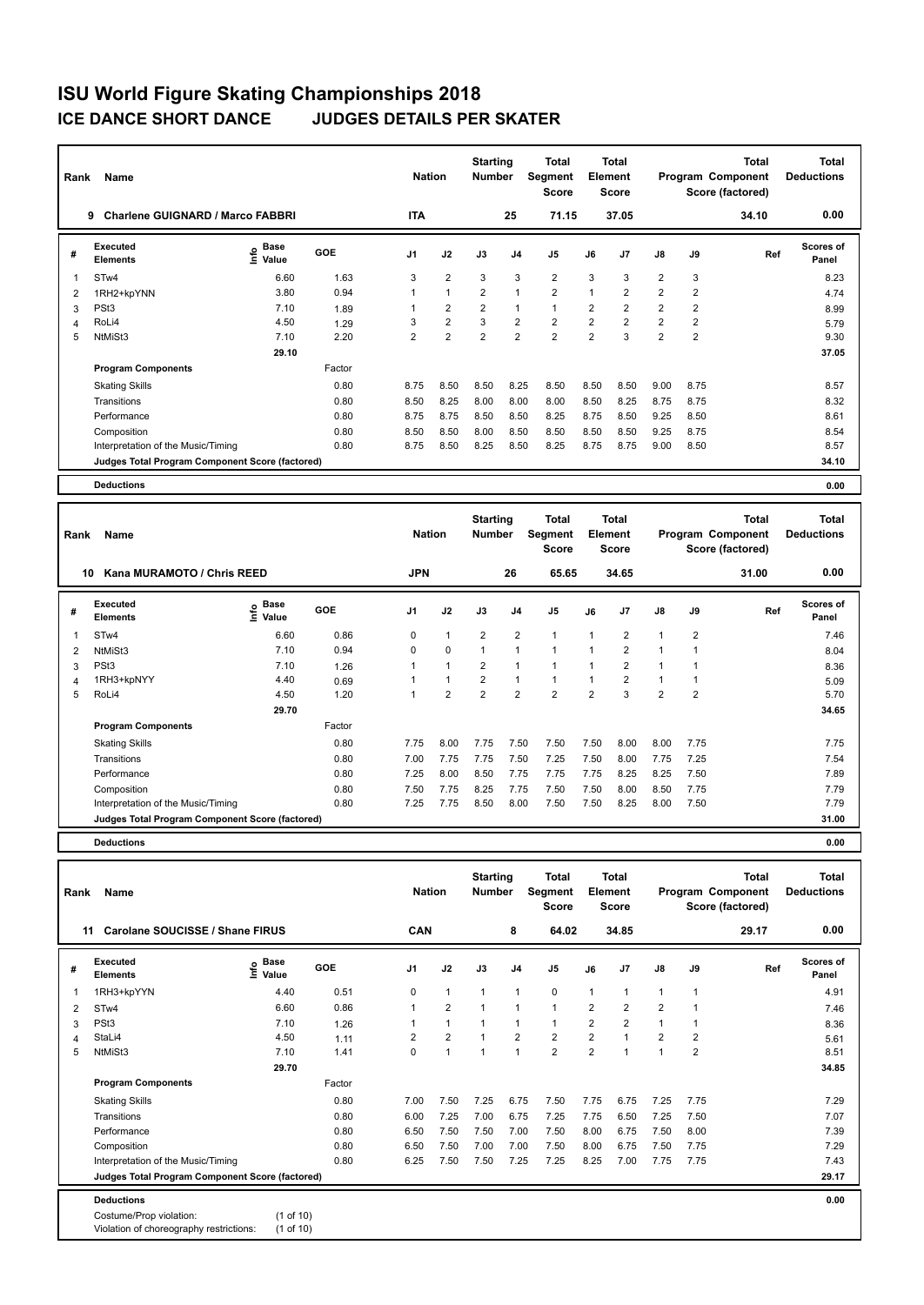# **ISU World Figure Skating Championships 2018 JUDGES DETAILS PER SKATER**

| Rank           | Name                                            |                                           |        |                | <b>Nation</b>           | <b>Starting</b><br><b>Number</b> |                | <b>Total</b><br>Segment<br><b>Score</b> |                | <b>Total</b><br>Element<br><b>Score</b> |                |                | <b>Total</b><br>Program Component<br>Score (factored) | <b>Total</b><br><b>Deductions</b> |
|----------------|-------------------------------------------------|-------------------------------------------|--------|----------------|-------------------------|----------------------------------|----------------|-----------------------------------------|----------------|-----------------------------------------|----------------|----------------|-------------------------------------------------------|-----------------------------------|
|                | 12 Olivia SMART / Adrian DIAZ                   |                                           |        | <b>ESP</b>     |                         |                                  | 14             | 63.73                                   |                | 34.27                                   |                |                | 29.46                                                 | 0.00                              |
| #              | <b>Executed</b><br><b>Elements</b>              | $\frac{e}{E}$ Base<br>$\frac{e}{E}$ Value | GOE    | J1             | J2                      | J3                               | J4             | J <sub>5</sub>                          | J6             | J7                                      | J8             | J9             | Ref                                                   | Scores of<br>Panel                |
| 1              | STw4                                            | 6.60                                      | 0.00   | 0              | 0                       | 0                                | 0              | 0                                       | $\mathbf 0$    | 0                                       | 0              | $-1$           |                                                       | 6.60                              |
| $\overline{2}$ | PSt <sub>3</sub>                                | 7.10                                      | 0.94   | $\mathbf 0$    | $\mathbf{1}$            | $\mathbf 0$                      | $\mathbf{1}$   | $\mathbf{1}$                            | $\overline{2}$ | $\mathbf{1}$                            | $\mathbf{1}$   | $\mathbf{1}$   |                                                       | 8.04                              |
| 3              | 1RH4+kpYYY                                      | 5.00                                      | 0.60   | $\mathbf{1}$   | $\mathbf{1}$            | 1                                | 1              | $\mathbf{1}$                            | $\overline{2}$ | $\mathbf{1}$                            | $\mathbf{1}$   | $\mathbf{1}$   |                                                       | 5.60                              |
| $\overline{4}$ | StaLi4                                          | 4.50                                      | 0.86   | $\overline{2}$ | $\overline{2}$          | 1                                | 1              | $\overline{2}$                          | $\mathbf{1}$   | $\overline{2}$                          | $\mathbf{1}$   | $\mathbf{1}$   |                                                       | 5.36                              |
| 5              | NtDiSt3                                         | 7.10                                      | 1.57   | $\mathbf{1}$   | $\mathbf{1}$            | $\mathbf{1}$                     | $\overline{2}$ | $\overline{2}$                          | $\overline{2}$ | $\overline{2}$                          | $\mathbf{1}$   | $\mathbf{1}$   |                                                       | 8.67                              |
|                |                                                 | 30.30                                     |        |                |                         |                                  |                |                                         |                |                                         |                |                |                                                       | 34.27                             |
|                | <b>Program Components</b>                       |                                           | Factor |                |                         |                                  |                |                                         |                |                                         |                |                |                                                       |                                   |
|                | <b>Skating Skills</b>                           |                                           | 0.80   | 7.25           | 7.50                    | 7.25                             | 7.00           | 7.75                                    | 8.25           | 6.50                                    | 7.25           | 7.25           |                                                       | 7.32                              |
|                | Transitions                                     |                                           | 0.80   | 6.75           | 7.25                    | 7.00                             | 7.00           | 7.50                                    | 8.50           | 6.25                                    | 7.00           | 7.00           |                                                       | 7.07                              |
|                | Performance                                     |                                           | 0.80   | 7.50           | 7.75                    | 7.25                             | 7.25           | 8.25                                    | 8.50           | 6.50                                    | 7.25           | 7.00           |                                                       | 7.46                              |
|                | Composition                                     |                                           | 0.80   | 7.75           | 7.50                    | 7.25                             | 7.25           | 8.00                                    | 8.25           | 6.75                                    | 7.25           | 7.25           |                                                       | 7.46                              |
|                | Interpretation of the Music/Timing              |                                           | 0.80   | 7.25           | 7.50                    | 7.50                             | 7.50           | 8.50                                    | 8.75           | 6.75                                    | 7.00           | 7.25           |                                                       | 7.50                              |
|                | Judges Total Program Component Score (factored) |                                           |        |                |                         |                                  |                |                                         |                |                                         |                |                |                                                       | 29.46                             |
|                | <b>Deductions</b>                               |                                           |        |                |                         |                                  |                |                                         |                |                                         |                |                |                                                       | 0.00                              |
|                | Costume/Prop violation:                         | (1 of 10)                                 |        |                |                         |                                  |                |                                         |                |                                         |                |                |                                                       |                                   |
|                |                                                 |                                           |        |                |                         |                                  |                |                                         |                |                                         |                |                |                                                       |                                   |
|                |                                                 |                                           |        |                |                         | <b>Starting</b>                  |                | <b>Total</b>                            |                | <b>Total</b>                            |                |                | <b>Total</b>                                          | <b>Total</b>                      |
| Rank           | Name                                            |                                           |        | <b>Nation</b>  |                         | <b>Number</b>                    |                | <b>Segment</b>                          |                | Element                                 |                |                | Program Component                                     | <b>Deductions</b>                 |
|                |                                                 |                                           |        |                |                         |                                  |                | <b>Score</b>                            |                | Score                                   |                |                | Score (factored)                                      |                                   |
|                | 13 Natalia KALISZEK / Maksym SPODYRIEV          |                                           |        | <b>POL</b>     |                         |                                  | 17             | 63.70                                   |                | 32.28                                   |                |                | 31.42                                                 | 0.00                              |
|                |                                                 |                                           |        |                |                         |                                  |                |                                         |                |                                         |                |                |                                                       |                                   |
| #              | Executed<br><b>Elements</b>                     | $rac{e}{\epsilon}$ Base                   | GOE    | J <sub>1</sub> | J2                      | J3                               | J4             | J <sub>5</sub>                          | J6             | J <sub>7</sub>                          | J8             | J9             | Ref                                                   | Scores of<br>Panel                |
| 1              | 1RH3+kpYYN                                      | 4.40                                      | 0.77   | 1              | $\mathbf{1}$            | $\mathbf{1}$                     | 1              | $\mathbf{1}$                            | $\overline{2}$ | $\overline{2}$                          | $\overline{2}$ | $\mathbf{1}$   |                                                       | 5.17                              |
| $\overline{2}$ | NtMiSt2                                         | 5.60                                      | 1.41   | $\mathbf{1}$   | $\mathbf{1}$            | $\mathbf{1}$                     | 1              | $\mathbf{1}$                            | $\overline{2}$ | $\overline{2}$                          | $\overline{2}$ | $\mathbf{1}$   |                                                       | 7.01                              |
| 3              | PS <sub>t2</sub>                                | 5.60                                      | 1.26   | $\mathbf{1}$   | $\mathbf{1}$            | $\mathbf{1}$                     | 1              | $\mathbf{1}$                            | $\mathbf{1}$   | $\overline{2}$                          | $\overline{2}$ | $\mathbf{1}$   |                                                       | 6.86                              |
| $\overline{4}$ | STw4                                            | 6.60                                      | 1.11   | $\overline{2}$ | $\overline{\mathbf{c}}$ | $\overline{2}$                   | $\overline{2}$ | $\mathbf{1}$                            | $\mathbf{1}$   | $\overline{2}$                          | $\overline{2}$ | $\overline{2}$ |                                                       | 7.71                              |
| 5              | RoLi4                                           | 4.50                                      | 1.03   | $\overline{2}$ | 2                       | $\mathbf{1}$                     | $\overline{2}$ | $\mathbf{1}$                            | $\overline{2}$ | $\mathbf{1}$                            | $\overline{2}$ | 2              |                                                       | 5.53                              |
|                |                                                 | 26.70                                     |        |                |                         |                                  |                |                                         |                |                                         |                |                |                                                       | 32.28                             |
|                | <b>Program Components</b>                       |                                           | Factor |                |                         |                                  |                |                                         |                |                                         |                |                |                                                       |                                   |
|                | <b>Skating Skills</b>                           |                                           | 0.80   | 8.00           | 7.75                    | 8.00                             | 7.50           | 7.25                                    | 8.25           | 7.50                                    | 7.75           | 8.00           |                                                       | 7.79                              |
|                | Transitions                                     |                                           | 0.80   | 8.25           | 7.50                    | 7.75                             | 7.50           | 7.25                                    | 7.75           | 7.50                                    | 7.75           | 8.00           |                                                       | 7.68                              |
|                | Performance                                     |                                           | 0.80   | 8.25           | 8.00                    | 8.00                             | 7.75           | 7.50                                    | 7.75           | 7.75                                    | 8.00           | 8.25           |                                                       | 7.93                              |
|                | Composition                                     |                                           | 0.80   | 8.50           | 7.75                    | 8.25                             | 7.75           | 7.50                                    | 8.00           | 7.50                                    | 8.00           | 8.25           |                                                       | 7.93                              |
|                | Interpretation of the Music/Timing              |                                           | 0.80   | 8.00           | 8.00                    | 8.25                             | 7.75           | 7.50                                    | 8.00           | 7.75                                    | 8.25           | 8.00           |                                                       | 7.96                              |
|                | Judges Total Program Component Score (factored) |                                           |        |                |                         |                                  |                |                                         |                |                                         |                |                |                                                       | 31.42                             |

| Rank | Name                                            |                       |        | <b>Nation</b>  |                | <b>Starting</b><br><b>Number</b> |                | <b>Total</b><br>Segment<br><b>Score</b> |                | Total<br>Element<br><b>Score</b> |                |                | <b>Total</b><br>Program Component<br>Score (factored) | Total<br><b>Deductions</b> |
|------|-------------------------------------------------|-----------------------|--------|----------------|----------------|----------------------------------|----------------|-----------------------------------------|----------------|----------------------------------|----------------|----------------|-------------------------------------------------------|----------------------------|
| 14   | Marie-Jade LAURIAULT / Romain LE GAC            |                       |        | <b>FRA</b>     |                |                                  | 18             | 63.50                                   |                | 34.58                            |                |                | 28.92                                                 | 0.00                       |
| #    | <b>Executed</b><br><b>Elements</b>              | Base<br>lnfo<br>Value | GOE    | J <sub>1</sub> | J2             | J3                               | J <sub>4</sub> | J <sub>5</sub>                          | J6             | J7                               | $\mathsf{J}8$  | J9             | Ref                                                   | Scores of<br>Panel         |
| 1    | ST <sub>w</sub> 4                               | 6.60                  | 0.03   | 1              | $\mathbf 0$    | $-1$                             | $-1$           | $\mathbf 0$                             | 0              | 1                                | 1              | $-1$           |                                                       | 6.63                       |
| 2    | PSt4                                            | 8.60                  | 0.94   |                | $\mathbf 0$    | $\mathbf{1}$                     | 1              | $\mathbf{1}$                            | 1              | $\overline{2}$                   | 1              | 0              |                                                       | 9.54                       |
| 3    | 1RH3+kpYNY                                      | 4.40                  | 0.51   |                | 0              | $\mathbf 1$                      |                | 1                                       |                |                                  | $\mathbf 0$    | 1              |                                                       | 4.91                       |
| 4    | NtMiSt3                                         | 7.10                  | 0.79   |                | $\mathbf 0$    | $\Omega$                         | 0              | $\overline{2}$                          |                | $\overline{2}$                   | 1              | 0              |                                                       | 7.89                       |
| 5    | RoLi4                                           | 4.50                  | 1.11   | $\overline{2}$ | $\overline{1}$ | $\overline{2}$                   | $\overline{2}$ | $\overline{2}$                          | $\overline{2}$ | $\overline{2}$                   | $\overline{1}$ | $\overline{2}$ |                                                       | 5.61                       |
|      |                                                 | 31.20                 |        |                |                |                                  |                |                                         |                |                                  |                |                |                                                       | 34.58                      |
|      | <b>Program Components</b>                       |                       | Factor |                |                |                                  |                |                                         |                |                                  |                |                |                                                       |                            |
|      | <b>Skating Skills</b>                           |                       | 0.80   | 7.50           | 7.50           | 7.25                             | 7.25           | 7.25                                    | 6.75           | 7.00                             | 7.25           | 7.25           |                                                       | 7.25                       |
|      | Transitions                                     |                       | 0.80   | 7.00           | 7.25           | 7.25                             | 7.00           | 7.00                                    | 6.75           | 7.00                             | 7.00           | 6.75           |                                                       | 7.00                       |
|      | Performance                                     |                       | 0.80   | 7.75           | 7.50           | 7.50                             | 7.50           | 7.25                                    | 7.00           | 7.25                             | 7.50           | 7.00           |                                                       | 7.36                       |
|      | Composition                                     |                       | 0.80   | 7.50           | 7.50           | 7.00                             | 7.25           | 7.50                                    | 7.00           | 7.00                             | 7.50           | 7.25           |                                                       | 7.29                       |
|      | Interpretation of the Music/Timing              |                       | 0.80   | 7.25           | 7.25           | 7.25                             | 7.50           | 7.25                                    | 7.25           | 7.25                             | 7.25           | 7.00           |                                                       | 7.25                       |
|      | Judges Total Program Component Score (factored) |                       |        |                |                |                                  |                |                                         |                |                                  |                |                |                                                       | 28.92                      |
|      | <b>Deductions</b>                               |                       |        |                |                |                                  |                |                                         |                |                                  |                |                |                                                       | 0.00                       |
|      | Violation of choreography restrictions:         | $(2 \text{ of } 10)$  |        |                |                |                                  |                |                                         |                |                                  |                |                |                                                       |                            |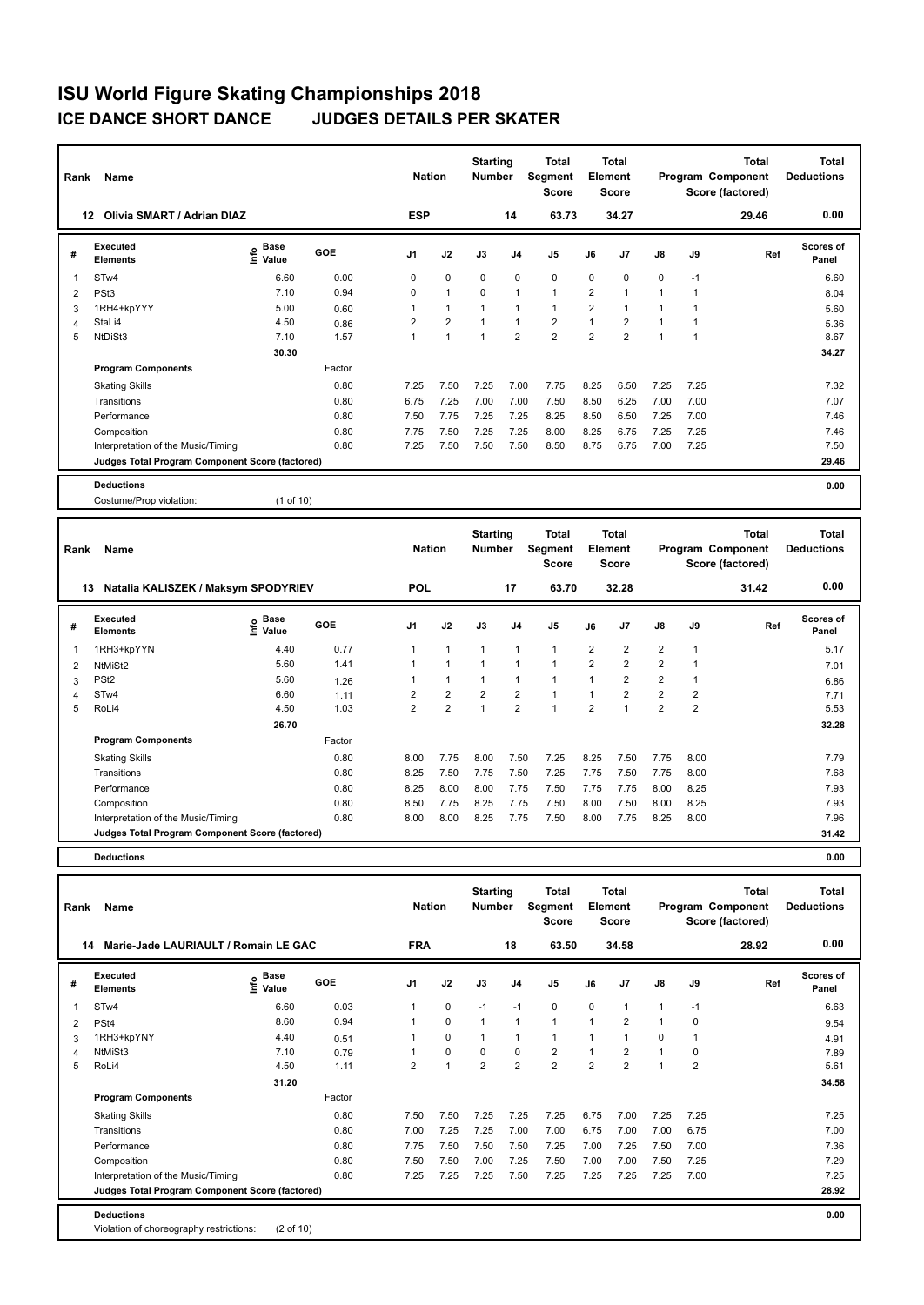| Rank           | Name                                              |                           |              | <b>Nation</b>  |                | <b>Starting</b><br><b>Number</b> |                | <b>Total</b><br>Segment<br>Score        | Element        | <b>Total</b><br><b>Score</b> |                  |                         | <b>Total</b><br>Program Component<br>Score (factored) | <b>Total</b><br><b>Deductions</b> |
|----------------|---------------------------------------------------|---------------------------|--------------|----------------|----------------|----------------------------------|----------------|-----------------------------------------|----------------|------------------------------|------------------|-------------------------|-------------------------------------------------------|-----------------------------------|
|                | 15 Kaitlin HAWAYEK / Jean-Luc BAKER               |                           |              | <b>USA</b>     |                |                                  | 24             | 63.48                                   |                | 32.50                        |                  |                         | 31.98                                                 | 1.00                              |
| #              | Executed<br><b>Elements</b>                       | Base<br>o Base<br>⊆ Value | GOE          | J1             | J2             | J3                               | J4             | J <sub>5</sub>                          | J6             | J7                           | J8               | J9                      | Ref                                                   | <b>Scores of</b><br>Panel         |
| 1              | NtMiSt3                                           | 7.10                      | $-1.86$      | $-2$           | $-2$           | $-2$                             | $-2$           | $-2$                                    | $-2$           | $-2$                         | $-1$             | $-1$                    |                                                       | 5.24                              |
| $\overline{2}$ | 1RH3+kpYYN                                        | 4.40                      | 0.86         | 1              | $\mathbf{1}$   | $\overline{\mathbf{c}}$          | 1              | $\mathbf{1}$                            | $\sqrt{2}$     | $\mathbf{1}$                 | $\boldsymbol{2}$ | $\overline{\mathbf{c}}$ |                                                       | 5.26                              |
| 3              | PSt <sub>3</sub>                                  | 7.10                      | 1.57         | 1              | $\mathbf{1}$   | $\overline{2}$                   | 1              | $\overline{2}$                          | $\overline{2}$ | $\mathbf{1}$                 | $\overline{2}$   | $\mathbf{1}$            |                                                       | 8.67                              |
| 4              | CuLi4                                             | 4.50                      | 1.20         | $\overline{2}$ | $\mathbf{1}$   | $\overline{2}$                   | $\overline{2}$ | 3                                       | 2              | $\overline{2}$               | $\overline{2}$   | $\overline{2}$          |                                                       | 5.70                              |
| 5              | STw4                                              | 6.60                      | 1.03         | $\mathbf{1}$   | $\mathbf{1}$   | $\overline{2}$                   | $\overline{2}$ | $\overline{1}$                          | $\overline{2}$ | $\overline{2}$               | $\overline{2}$   | $\overline{2}$          |                                                       | 7.63                              |
|                |                                                   | 29.70                     |              |                |                |                                  |                |                                         |                |                              |                  |                         |                                                       | 32.50                             |
|                | <b>Program Components</b>                         |                           | Factor       |                |                |                                  |                |                                         |                |                              |                  |                         |                                                       |                                   |
|                | <b>Skating Skills</b>                             |                           | 0.80         | 8.25           | 8.00           | 8.50                             | 7.75           | 8.00                                    | 7.75           | 7.50                         | 8.75             | 8.00                    |                                                       | 8.04                              |
|                | Transitions                                       |                           | 0.80         | 7.50           | 7.50           | 8.25                             | 7.50           | 8.00                                    | 8.25           | 7.50                         | 8.50             | 7.75                    |                                                       | 7.82                              |
|                | Performance                                       |                           | 0.80         | 7.25           | 8.00           | 8.25                             | 7.75           | 8.25                                    | 8.00           | 8.00                         | 8.50             | 7.75                    |                                                       | 8.00                              |
|                | Composition                                       |                           | 0.80         | 7.75           | 7.75           | 8.50                             | 7.75           | 8.25                                    | 8.25           | 7.75                         | 8.75             | 8.00                    |                                                       | 8.04                              |
|                | Interpretation of the Music/Timing                |                           | 0.80         | 7.50           | 7.75           | 8.75                             | 8.00           | 8.00                                    | 8.50           | 7.75                         | 8.50             | 8.00                    |                                                       | 8.07                              |
|                | Judges Total Program Component Score (factored)   |                           |              |                |                |                                  |                |                                         |                |                              |                  |                         |                                                       | 31.98                             |
|                | <b>Deductions</b>                                 | Falls:                    | $-1.00$      |                |                |                                  |                |                                         |                |                              |                  |                         |                                                       | $-1.00$                           |
|                |                                                   |                           |              |                |                |                                  |                |                                         |                |                              |                  |                         |                                                       |                                   |
|                | Music requirements violation:                     | (2 of 10)                 |              |                |                |                                  |                |                                         |                |                              |                  |                         |                                                       |                                   |
|                |                                                   |                           |              |                |                |                                  |                |                                         |                |                              |                  |                         |                                                       |                                   |
| Rank           | Name                                              |                           |              | <b>Nation</b>  |                | <b>Starting</b><br><b>Number</b> |                | <b>Total</b><br>Segment<br><b>Score</b> | Element        | <b>Total</b><br><b>Score</b> |                  |                         | <b>Total</b><br>Program Component<br>Score (factored) | <b>Total</b><br><b>Deductions</b> |
|                | 16 Alexandra NAZAROVA / Maxim NIKITIN             |                           |              | <b>UKR</b>     |                |                                  | 16             | 63.35                                   |                | 33.37                        |                  |                         | 29.98                                                 | 0.00                              |
| #              | <b>Executed</b><br><b>Elements</b>                | Base<br>e Base<br>⊆ Value | GOE          | J1             | J2             | J3                               | J4             | J <sub>5</sub>                          | J6             | J7                           | J8               | J9                      | Ref                                                   | <b>Scores of</b><br>Panel         |
| 1              | 1RH2+kpNTY                                        | 3.80                      | 0.60         | 1              | 1              | 1                                | 1              | $\mathbf{1}$                            | $\mathbf{1}$   | $\mathbf{1}$                 | $\mathbf{1}$     | 1                       |                                                       | 4.40                              |
|                |                                                   | 7.10                      | 1.10         | $\overline{2}$ | $\mathbf{1}$   | $\mathbf{1}$                     | 1              | $\mathbf{1}$                            | $\mathbf{1}$   | $\mathbf{1}$                 | $\mathbf{1}$     | $\mathbf{1}$            |                                                       |                                   |
| 2              | PSt <sub>3</sub><br>SILi4                         | 4.50                      | 1.20         | 3              | $\overline{2}$ | $\overline{2}$                   | $\overline{2}$ | $\overline{2}$                          | $\mathbf{1}$   | $\overline{2}$               | $\overline{2}$   | $\overline{2}$          |                                                       | 8.20                              |
| 3<br>4         | STw4                                              | 6.60                      | 0.27         | 1              | $\mathbf{1}$   | $\mathbf{1}$                     | 0              | $-1$                                    | $\mathbf 0$    | $\overline{1}$               | $\mathbf{1}$     | $-1$                    |                                                       | 5.70<br>6.87                      |
| 5              | NtMiSt3                                           | 7.10                      | 1.10         | 1              | 1              | $\mathbf{1}$                     | 1              | $\overline{1}$                          | $\overline{1}$ | 1                            | $\overline{1}$   | $\mathbf{1}$            |                                                       | 8.20                              |
|                |                                                   | 29.10                     |              |                |                |                                  |                |                                         |                |                              |                  |                         |                                                       | 33.37                             |
|                | <b>Program Components</b>                         |                           | Factor       |                |                |                                  |                |                                         |                |                              |                  |                         |                                                       |                                   |
|                |                                                   |                           | 0.80         | 8.25           | 7.75           | 7.75                             | 7.25           | 7.75                                    | 7.00           | 7.00                         | 7.50             | 7.75                    |                                                       | 7.54                              |
|                | <b>Skating Skills</b>                             |                           |              |                |                |                                  |                |                                         |                |                              |                  |                         |                                                       |                                   |
|                | Transitions                                       |                           | 0.80         | 8.25           | 7.50           | 7.25                             | 7.25<br>7.50   | 7.50                                    | 7.00           | 6.75                         | 7.25             | 7.50                    |                                                       | 7.32                              |
|                | Performance                                       |                           | 0.80         | 8.50           | 8.00           | 7.50                             |                | 7.50                                    | 6.75           | 6.75                         | 7.50             | 7.75                    |                                                       | 7.50                              |
|                | Composition<br>Interpretation of the Music/Timing |                           | 0.80<br>0.80 | 8.25<br>8.25   | 7.75<br>8.00   | 7.50<br>8.00                     | 7.50<br>7.50   | 7.75<br>7.50                            | 6.75<br>7.00   | 7.00<br>7.25                 | 7.50<br>7.25     | 7.75<br>7.50            |                                                       | 7.54<br>7.57                      |

**Total Deductions Total Program Component Score (factored) Total Element Segment Score Total Score Starting Rank Name Nation Number # Executed Elements Base Value GOE J1 J2 J3 J4 J5 J6 J7 J8 J9 Scores of Panel** 1 7.10 1.10 1 1 1 1 1 1 1 0 1 **Ref**  سماء المسلمة المسلمة المسلمة المسلمة المسلمة المسلمة المسلمة المسلمة المسلمة المسلمة المسلمة المسلمة المسلمة ا<br>1.10 1.10 1 1 1 1 1 1 1 1 0 1 1 1 3.20<br>NtMiSt3 7.10 1.10 1 1 1 1 1 1 1 1 0 1 3.20  **17 Kavita LORENZ / Joti POLIZOAKIS GER 2 62.08 33.79 28.29 0.00** 2 1RH4+kpYYY 5.00 0.34 0 1 1 1 0 1 1 0 0 5.34 3 PSt3 7.10 0.94 1 1 0 0 1 1 1 1 1 8.04 4 STw4 6.60 0.60 1 1 1 1 0 1 2 1 1 7.20 5 RoLi4 4.50 0.51 1 0 0 1 2 1 1 1 1 5.01  **30.30 33.79 Program Components**  Skating Skills 6.75 7.00 7.00 7.25 7.25 7.50 6.75 6.75 7.25 Factor 0.80 6.75 7.00 7.00 7.25 7.25 7.50 6.75 6.75 7.25 7.04 Transitions 0.80 7.00 6.50 6.50 7.00 7.25 7.25 6.50 6.50 7.00 6.82 Performance 0.80 7.25 7.00 7.25 7.25 7.50 7.50 7.00 7.00 7.50 7.25 Composition 0.80 6.50 6.75 7.00 7.25 7.25 7.50 6.75 7.00 7.50 7.07 Interpretation of the Music/Timing 0.80 6.75 6.75 6.75 7.00 7.50 7.50 7.50 7.00 7.25 7.25 7.18 **Deductions 0.00 Judges Total Program Component Score (factored) 28.29**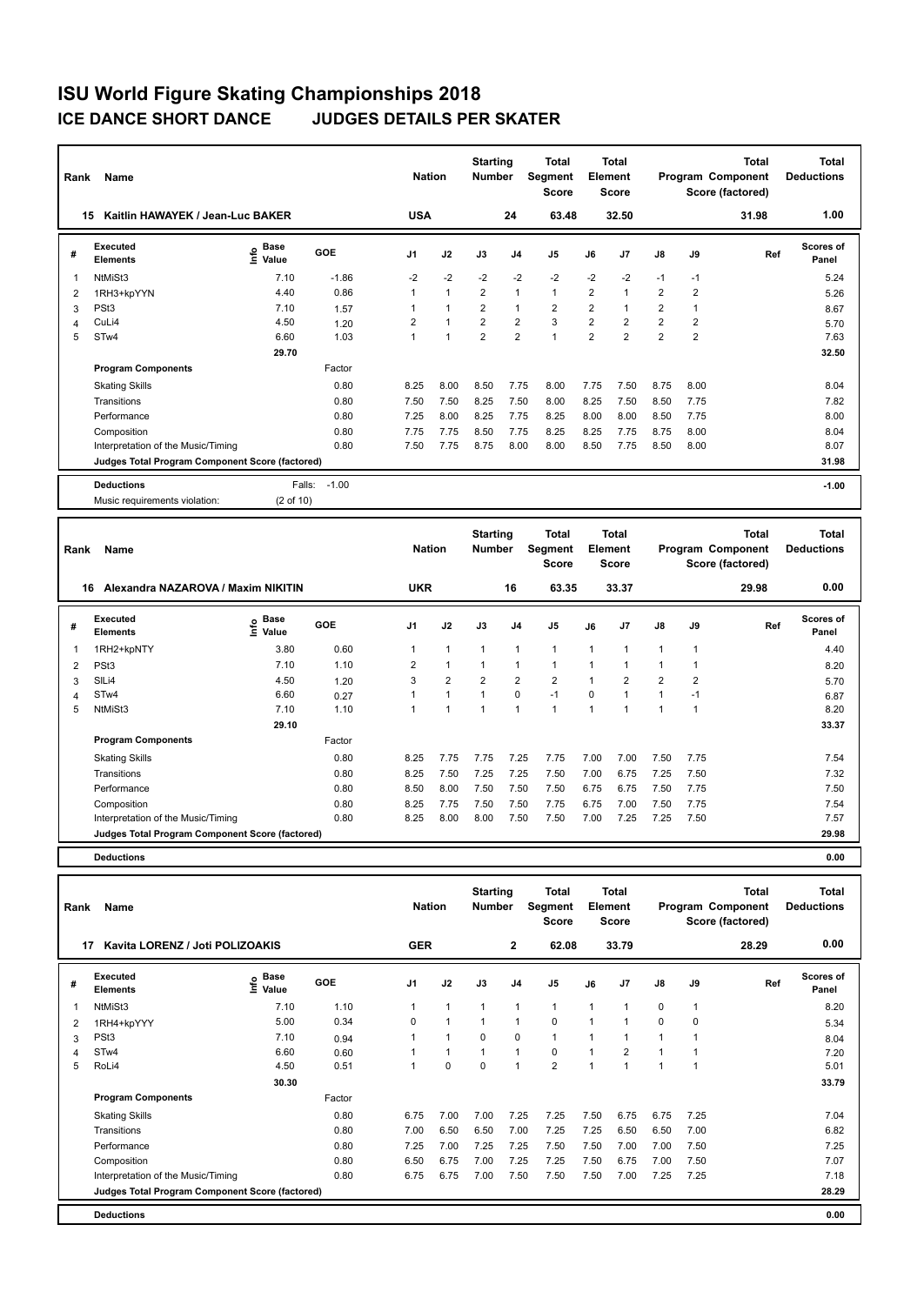| Rank           | Name                                            |                   |        | <b>Nation</b>  |              | <b>Starting</b><br><b>Number</b> |                | <b>Total</b><br>Segment<br><b>Score</b> |                | <b>Total</b><br>Element<br><b>Score</b> |                |                | <b>Total</b><br>Program Component<br>Score (factored) | <b>Total</b><br><b>Deductions</b> |
|----------------|-------------------------------------------------|-------------------|--------|----------------|--------------|----------------------------------|----------------|-----------------------------------------|----------------|-----------------------------------------|----------------|----------------|-------------------------------------------------------|-----------------------------------|
|                | 18 Allison REED / Saulius AMBRULEVICIUS         |                   |        | LTU            |              |                                  | 9              | 61.33                                   |                | 33.73                                   |                |                | 27.60                                                 | 0.00                              |
| #              | <b>Executed</b><br><b>Elements</b>              | e Base<br>E Value | GOE    | J <sub>1</sub> | J2           | J3                               | J4             | J <sub>5</sub>                          | J6             | J7                                      | J8             | J9             | Ref                                                   | Scores of<br>Panel                |
| 1              | STw4                                            | 6.60              | 0.69   | 1              | $\mathbf{1}$ | $\mathbf{1}$                     | $\overline{2}$ | $\mathbf{1}$                            | $\mathbf{1}$   | 1                                       | $\mathbf{1}$   | $\overline{2}$ |                                                       | 7.29                              |
| $\overline{2}$ | 1RH3+kpYYN                                      | 4.40              | 0.51   | 1              | 0            | 1                                | 1              | $\mathbf{1}$                            | $\mathbf{1}$   | 0                                       | $\mathbf{1}$   | $\mathbf{1}$   |                                                       | 4.91                              |
| 3              | PSt <sub>3</sub>                                | 7.10              | 0.79   | 0              | $\mathbf 0$  | $\mathbf 0$                      | 1              | $\mathbf{1}$                            | $\mathbf{1}$   | $\overline{1}$                          | $\mathbf{1}$   | $\mathbf{1}$   |                                                       | 7.89                              |
| $\overline{4}$ | NtMiSt3                                         | 7.10              | 1.10   | 1              | $\mathbf{1}$ | $\mathbf{1}$                     | 1              | $\mathbf{1}$                            | $\mathbf{1}$   | $\mathbf{1}$                            | $\mathbf{1}$   | $\mathbf{1}$   |                                                       | 8.20                              |
| 5              | RoLi4                                           | 4.50              | 0.94   | $\mathbf{1}$   | 1            | $\overline{2}$                   | $\overline{2}$ | $\overline{2}$                          | $\overline{2}$ | $\overline{1}$                          | $\overline{1}$ | $\overline{2}$ |                                                       | 5.44                              |
|                |                                                 | 29.70             |        |                |              |                                  |                |                                         |                |                                         |                |                |                                                       | 33.73                             |
|                | <b>Program Components</b>                       |                   | Factor |                |              |                                  |                |                                         |                |                                         |                |                |                                                       |                                   |
|                | <b>Skating Skills</b>                           |                   | 0.80   | 7.25           | 7.25         | 6.75                             | 6.75           | 6.50                                    | 7.00           | 6.25                                    | 6.75           | 7.00           |                                                       | 6.86                              |
|                | Transitions                                     |                   | 0.80   | 6.75           | 7.00         | 6.25                             | 6.75           | 6.50                                    | 7.00           | 6.25                                    | 6.50           | 6.75           |                                                       | 6.64                              |
|                | Performance                                     |                   | 0.80   | 6.75           | 7.25         | 7.25                             | 7.25           | 6.25                                    | 7.25           | 6.50                                    | 7.25           | 7.00           |                                                       | 7.04                              |
|                | Composition                                     |                   | 0.80   | 7.00           | 7.00         | 6.75                             | 7.00           | 6.75                                    | 7.00           | 6.25                                    | 7.25           | 7.25           |                                                       | 6.96                              |
|                | Interpretation of the Music/Timing              |                   | 0.80   | 7.25           | 7.25         | 7.00                             | 7.00           | 6.50                                    | 7.25           | 6.50                                    | 7.00           | 7.00           |                                                       | 7.00                              |
|                | Judges Total Program Component Score (factored) |                   |        |                |              |                                  |                |                                         |                |                                         |                |                |                                                       | 27.60                             |
|                | <b>Deductions</b>                               |                   |        |                |              |                                  |                |                                         |                |                                         |                |                |                                                       | 0.00                              |
|                | Violation of choreography restrictions:         | $(1$ of $10)$     |        |                |              |                                  |                |                                         |                |                                         |                |                |                                                       |                                   |
|                |                                                 |                   |        |                |              |                                  |                |                                         |                |                                         |                |                |                                                       |                                   |
|                |                                                 |                   |        |                |              |                                  |                |                                         |                |                                         |                |                |                                                       |                                   |
|                |                                                 |                   |        |                |              | <b>Starting</b>                  |                | <b>Total</b>                            |                | <b>Total</b>                            |                |                | <b>Total</b>                                          | <b>Total</b>                      |
| Rank           | Name                                            |                   |        | <b>Nation</b>  |              | Number                           |                | Segment<br><b>Score</b>                 |                | Element<br>Score                        |                |                | Program Component<br>Score (factored)                 | <b>Deductions</b>                 |
|                |                                                 |                   |        |                |              |                                  |                |                                         |                |                                         |                |                |                                                       |                                   |
|                | 19 Shiyue WANG / Xinyu LIU                      |                   |        | CHN            |              |                                  | 19             | 61.18                                   |                | 33.18                                   |                |                | 28.00                                                 | 0.00                              |
| #              | <b>Executed</b><br><b>Elements</b>              | e Base<br>E Value | GOE    | J1             | J2           | J3                               | J4             | J5                                      | J6             | J7                                      | J8             | J9             | Ref                                                   | <b>Scores of</b><br>Panel         |
| $\mathbf{1}$   | 1RH4+kpYYY                                      | 5.00              | 0.43   | 0              | 0            | $\mathbf{1}$                     | 1              | $\mathbf{1}$                            | $\mathbf{1}$   | $\mathbf 0$                             | $\mathbf{1}$   | $\mathbf{1}$   |                                                       | 5.43                              |
| $\overline{2}$ | PSt <sub>3</sub>                                | 7.10              | 0.31   | 0              | 0            | $\mathbf{1}$                     | 0              | 0                                       | $\mathbf{1}$   | 0                                       | $\mathbf 0$    | $\mathbf{1}$   |                                                       | 7.41                              |
| 3              | STw4                                            | 6.60              | 0.43   | 1              | 0            | 1                                | $\overline{2}$ | $\mathbf 0$                             | $\overline{1}$ | 0                                       | $\mathbf{1}$   | $\mathbf{1}$   |                                                       | 7.03                              |
| $\overline{4}$ | SILi4                                           | 4.50              | 0.77   | 1              | 1            | $\mathbf{1}$                     | $\mathbf{1}$   | $\overline{\mathbf{c}}$                 | $\mathbf{1}$   | $\mathbf{1}$                            | $\overline{2}$ | $\overline{2}$ |                                                       | 5.27                              |
| 5              | NtMiSt3                                         | 7.10              | 0.94   | $\Omega$       | 0            | 1                                | 1              | $\mathbf{1}$                            | $\mathbf{1}$   | 1                                       | $\mathbf{1}$   | $\mathbf{1}$   |                                                       | 8.04                              |
|                |                                                 | 30.30             |        |                |              |                                  |                |                                         |                |                                         |                |                |                                                       | 33.18                             |
|                | <b>Program Components</b>                       |                   | Factor |                |              |                                  |                |                                         |                |                                         |                |                |                                                       |                                   |
|                | <b>Skating Skills</b>                           |                   | 0.80   | 6.75           | 7.25         | 7.25                             | 6.75           | 7.25                                    | 6.50           | 6.50                                    | 7.50           | 7.25           |                                                       | 7.00                              |
|                | Transitions                                     |                   | 0.80   | 6.00           | 7.25         | 7.25                             | 6.50           | 7.00                                    | 6.75           | 6.25                                    | 7.50           | 7.50           |                                                       | 6.93                              |
|                | Performance                                     |                   | 0.80   | 6.75           | 7.50         | 7.50                             | 7.00           | 7.00                                    | 6.25           | 6.50                                    | 7.75           | 7.25           |                                                       | 7.07                              |
|                | Composition                                     |                   | 0.80   | 6.50           | 7.50         | 7.00                             | 7.00           | 7.25                                    | 6.50           | 6.50                                    | 7.75           | 7.50           |                                                       | 7.04                              |
|                | Interpretation of the Music/Timing              |                   | 0.80   | 6.25           | 7.25         | 7.50                             | 7.00           | 7.00                                    | 6.25           | 6.75                                    | 7.50           | 7.00           |                                                       | 6.96                              |
|                | Judges Total Program Component Score (factored) |                   |        |                |              |                                  |                |                                         |                |                                         |                |                |                                                       | 28.00                             |

Costume/Prop violation: (2 of 10)

| Rank | Name                                            |                                    |        | <b>Nation</b>  |              | <b>Starting</b><br><b>Number</b> |                | <b>Total</b><br>Segment<br><b>Score</b> |                | <b>Total</b><br>Element<br><b>Score</b> |                |                | <b>Total</b><br>Program Component<br>Score (factored) | <b>Total</b><br><b>Deductions</b> |
|------|-------------------------------------------------|------------------------------------|--------|----------------|--------------|----------------------------------|----------------|-----------------------------------------|----------------|-----------------------------------------|----------------|----------------|-------------------------------------------------------|-----------------------------------|
| 20   | Alisa AGAFONOVA / Alper UCAR                    |                                    |        | <b>TUR</b>     |              |                                  | 20             | 60.38                                   |                | 30.61                                   |                |                | 29.77                                                 | 0.00                              |
| #    | Executed<br><b>Elements</b>                     | <b>Base</b><br>$\frac{6}{5}$ Value | GOE    | J <sub>1</sub> | J2           | J3                               | J4             | J <sub>5</sub>                          | J6             | J7                                      | J8             | J9             | Ref                                                   | <b>Scores of</b><br>Panel         |
| 1    | STw4                                            | 6.60                               | 0.77   | 1              | $\mathbf{1}$ | $\overline{2}$                   | 1              | $\mathbf{1}$                            | $\overline{1}$ | 1                                       | $\overline{2}$ | $\overline{2}$ |                                                       | 7.37                              |
| 2    | 1RH1+kpNNN                                      | 3.20                               | 0.17   | 0              | $\mathbf 0$  | $\mathbf{1}$                     | $\Omega$       | $\mathbf 0$                             | -1             | $\Omega$                                | -1             | $\Omega$       |                                                       | 3.37                              |
| 3    | PSt <sub>3</sub>                                | 7.10                               | 0.79   | 0              | 0            | $\mathbf{1}$                     | 1              | 0                                       | -1             |                                         | 1              |                |                                                       | 7.89                              |
| 4    | NtMiSt2                                         | 5.60                               | 0.94   | 0              | $\mathbf{1}$ | $\mathbf{1}$                     | 1              | $\mathbf{1}$                            | -1             | $\Omega$                                | -1             |                |                                                       | 6.54                              |
| 5    | RoLi4                                           | 4.50                               | 0.94   | $\overline{2}$ | 1            | $\overline{2}$                   | $\overline{2}$ | $\overline{1}$                          | $\overline{2}$ |                                         | $\overline{2}$ | и              |                                                       | 5.44                              |
|      |                                                 | 27.00                              |        |                |              |                                  |                |                                         |                |                                         |                |                |                                                       | 30.61                             |
|      | <b>Program Components</b>                       |                                    | Factor |                |              |                                  |                |                                         |                |                                         |                |                |                                                       |                                   |
|      | <b>Skating Skills</b>                           |                                    | 0.80   | 7.50           | 7.50         | 7.75                             | 7.25           | 7.25                                    | 7.50           | 6.25                                    | 7.75           | 7.75           |                                                       | 7.50                              |
|      | Transitions                                     |                                    | 0.80   | 7.25           | 7.00         | 7.50                             | 7.25           | 7.00                                    | 7.50           | 6.25                                    | 7.50           | 7.50           |                                                       | 7.29                              |
|      | Performance                                     |                                    | 0.80   | 7.75           | 7.50         | 8.00                             | 7.50           | 7.00                                    | 7.75           | 6.50                                    | 7.75           | 7.75           |                                                       | 7.57                              |
|      | Composition                                     |                                    | 0.80   | 7.50           | 7.25         | 7.75                             | 7.50           | 7.25                                    | 7.25           | 6.25                                    | 7.75           | 7.75           |                                                       | 7.46                              |
|      | Interpretation of the Music/Timing              |                                    | 0.80   | 7.50           | 7.25         | 7.50                             | 7.50           | 7.00                                    | 7.75           | 6.50                                    | 7.50           | 7.50           |                                                       | 7.39                              |
|      | Judges Total Program Component Score (factored) |                                    |        |                |              |                                  |                |                                         |                |                                         |                |                |                                                       | 29.77                             |
|      | <b>Deductions</b>                               |                                    |        |                |              |                                  |                |                                         |                |                                         |                |                |                                                       | 0.00                              |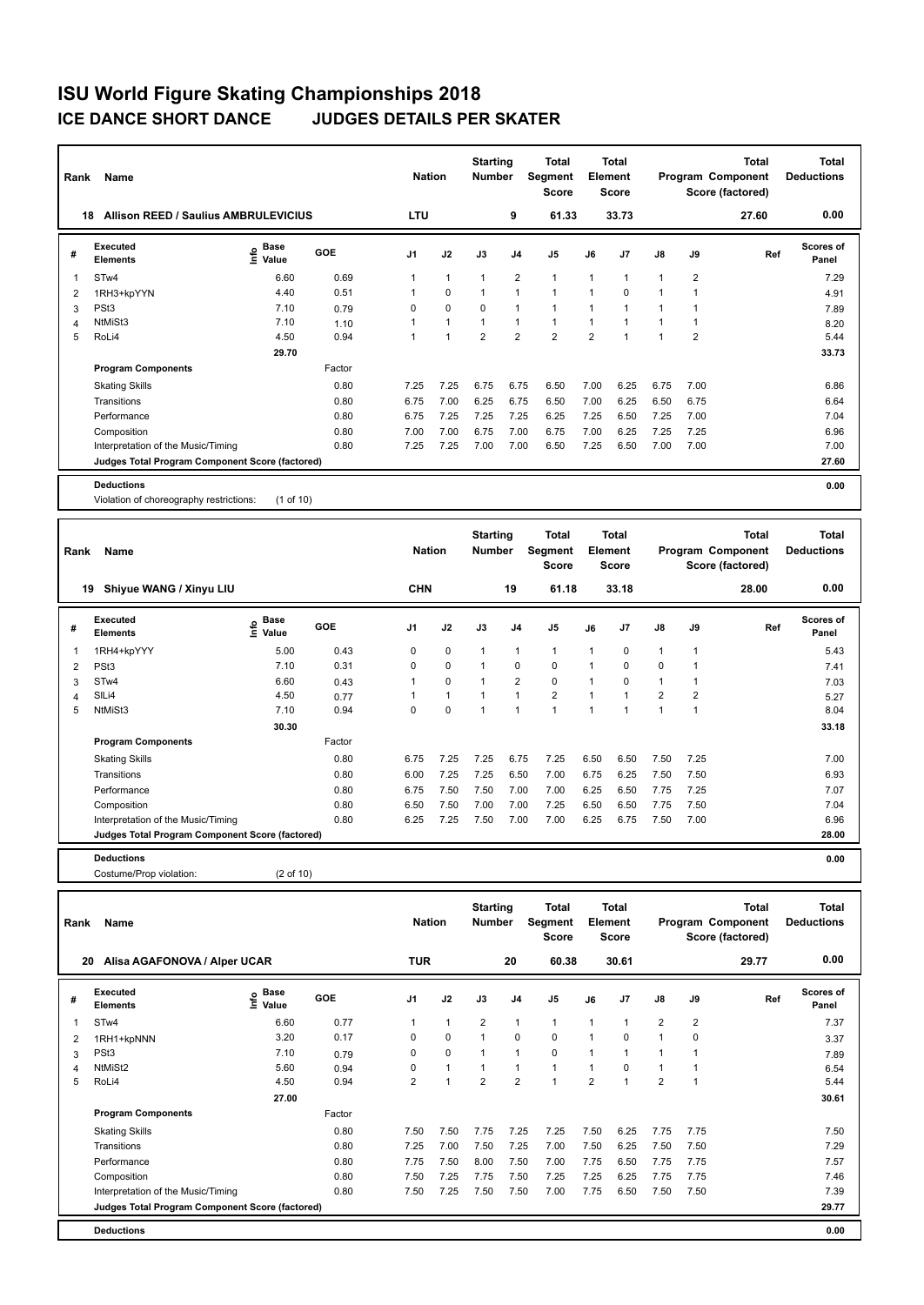| Rank                | Name                                                   |                   |         | <b>Nation</b>  |              | <b>Starting</b><br><b>Number</b> |                | <b>Total</b><br>Segment<br><b>Score</b> |                | <b>Total</b><br><b>Element</b><br><b>Score</b> |              |              | <b>Total</b><br>Program Component<br>Score (factored) | <b>Total</b><br><b>Deductions</b> |
|---------------------|--------------------------------------------------------|-------------------|---------|----------------|--------------|----------------------------------|----------------|-----------------------------------------|----------------|------------------------------------------------|--------------|--------------|-------------------------------------------------------|-----------------------------------|
|                     | 21 Yura MIN / Alexander GAMELIN                        |                   |         | <b>KOR</b>     |              |                                  | 12             | 58.82                                   |                | 31.65                                          |              |              | 27.17                                                 | 0.00                              |
| #                   | Executed<br><b>Elements</b>                            | e Base<br>⊆ Value | GOE     | J <sub>1</sub> | J2           | J3                               | J <sub>4</sub> | J5                                      | J6             | J7                                             | J8           | J9           | Ref                                                   | Scores of<br>Panel                |
| 1                   | 1RH4+kpYYY                                             | 5.00              | 0.60    | $\mathbf{1}$   | $\mathbf{1}$ | $\mathbf{1}$                     | $\mathbf{1}$   | $\mathbf{1}$                            | 1              | $\mathbf{1}$                                   | 1            | 0            |                                                       | 5.60                              |
| 2                   | PSt <sub>3</sub>                                       | 7.10              | 0.31    | 0              | 0            | 0                                | $\overline{1}$ | $\mathbf 0$                             | $\mathbf{1}$   | 1                                              | 0            | 0            |                                                       | 7.41                              |
| 3                   | CuLi4                                                  | 4.50              | 0.86    | $\overline{2}$ | $\mathbf{1}$ | $\overline{\mathbf{c}}$          | $\overline{1}$ | $\overline{2}$                          | $\overline{2}$ | $\mathbf{1}$                                   | $\mathbf{1}$ | 1            |                                                       | 5.36                              |
| 4                   | STw <sub>3</sub>                                       | 5.60              | $-0.36$ | 0              | $-1$         | $-1$                             | $-1$           | $\mathbf 0$                             | $-1$           | $-1$                                           | 0            | $-2$         |                                                       | 5.24                              |
| 5                   | NtMiSt3                                                | 7.10              | 0.94    | $\mathbf{1}$   | $\mathbf{1}$ | $\mathbf 0$                      | $\overline{1}$ | $\overline{1}$                          | $\mathbf{1}$   | $\mathbf{1}$                                   | $\mathbf 0$  | $\mathbf{1}$ |                                                       | 8.04                              |
|                     |                                                        | 29.30             |         |                |              |                                  |                |                                         |                |                                                |              |              |                                                       | 31.65                             |
|                     | <b>Program Components</b>                              |                   | Factor  |                |              |                                  |                |                                         |                |                                                |              |              |                                                       |                                   |
|                     | <b>Skating Skills</b>                                  |                   | 0.80    | 7.25           | 7.00         | 6.75                             | 6.50           | 6.75                                    | 7.00           | 6.25                                           | 7.00         | 6.75         |                                                       | 6.82                              |
|                     | Transitions                                            |                   | 0.80    | 6.25           | 6.75         | 6.50                             | 6.50           | 6.25                                    | 7.25           | 6.25                                           | 6.75         | 6.50         |                                                       | 6.50                              |
|                     | Performance                                            |                   | 0.80    | 6.75           | 7.25         | 6.75                             | 6.75           | 6.75                                    | 7.50           | 6.50                                           | 7.25         | 7.00         |                                                       | 6.93                              |
|                     | Composition                                            |                   | 0.80    | 7.00           | 7.00         | 7.00                             | 6.75           | 6.50                                    | 7.25           | 6.50                                           | 7.25         | 6.75         |                                                       | 6.89                              |
|                     | Interpretation of the Music/Timing                     |                   | 0.80    | 6.75           | 7.00         | 7.00                             | 6.75           | 6.50                                    | 7.25           | 6.75                                           | 7.00         | 6.50         |                                                       | 6.82                              |
|                     | Judges Total Program Component Score (factored)        |                   |         |                |              |                                  |                |                                         |                |                                                |              |              |                                                       | 27.17                             |
|                     | <b>Deductions</b>                                      |                   |         |                |              |                                  |                |                                         |                |                                                |              |              |                                                       | 0.00                              |
|                     | Costume/Prop violation:                                | (3 of 10)         |         |                |              |                                  |                |                                         |                |                                                |              |              |                                                       |                                   |
|                     |                                                        |                   |         |                |              |                                  |                |                                         |                |                                                |              |              |                                                       |                                   |
|                     |                                                        |                   |         |                |              |                                  |                |                                         |                |                                                |              |              |                                                       |                                   |
| Rank                | Name                                                   |                   |         | <b>Nation</b>  |              | <b>Starting</b><br>Number        |                | <b>Total</b><br>Segment<br><b>Score</b> |                | <b>Total</b><br><b>Element</b><br>Score        |              |              | <b>Total</b><br>Program Component<br>Score (factored) | <b>Total</b><br><b>Deductions</b> |
|                     | 22 Tina GARABEDIAN / Simon PROULX SENECAL              |                   |         | <b>ARM</b>     |              |                                  | 13             | 58.64                                   |                | 32.33                                          |              |              | 26.31                                                 | 0.00                              |
| #                   | <b>Executed</b><br><b>Elements</b>                     | 은 Base<br>트 Value | GOE     | J <sub>1</sub> | J2           | J3                               | J <sub>4</sub> | J5                                      | J6             | J7                                             | J8           | J9           | Ref                                                   | <b>Scores of</b><br>Panel         |
| 1                   |                                                        | 4.40              | 0.43    | 0              | $\pmb{0}$    | 1                                | $\overline{1}$ | $\mathbf{1}$                            | 1              | 1                                              | $\mathbf{1}$ | 0            |                                                       | 4.83                              |
|                     | 1RH3+kpNYY                                             | 7.10              | 0.47    | 0              | $\mathbf 0$  | $\mathbf{1}$                     | $\pmb{0}$      | $\mathbf{1}$                            | $\mathbf{1}$   | $\mathbf{1}$                                   | 0            | 0            |                                                       |                                   |
| $\overline{2}$<br>3 | PSt <sub>3</sub><br>STw4                               | 6.60              | 0.34    | 0              | $\Omega$     | $\mathbf{1}$                     | $\overline{1}$ | $\mathbf 0$                             | $\mathbf 0$    | $\mathbf{1}$                                   | 1            | $\mathbf{1}$ |                                                       | 7.57                              |
| $\overline{4}$      | NtMiSt3                                                | 7.10              | 0.79    | 0              | $\mathbf{1}$ | $\mathbf{1}$                     | $\overline{1}$ | $\mathbf{1}$                            | $\mathbf{1}$   | $\mathbf{1}$                                   | 0            | 0            |                                                       | 6.94<br>7.89                      |
| 5                   | RoLi4                                                  | 4.50              | 0.60    | $\mathbf{1}$   | $\mathbf{1}$ | 1                                | $\overline{1}$ | $\mathbf{1}$                            | $\overline{2}$ | $\overline{1}$                                 | $\mathbf{1}$ | $\mathbf{1}$ |                                                       | 5.10                              |
|                     |                                                        | 29.70             |         |                |              |                                  |                |                                         |                |                                                |              |              |                                                       | 32.33                             |
|                     | <b>Program Components</b>                              |                   | Factor  |                |              |                                  |                |                                         |                |                                                |              |              |                                                       |                                   |
|                     | <b>Skating Skills</b>                                  |                   | 0.80    | 6.50           | 6.75         | 6.50                             | 6.75           | 6.50                                    | 6.00           | 6.50                                           | 7.00         | 6.75         |                                                       | 6.61                              |
|                     | Transitions                                            |                   | 0.80    | 5.50           | 6.50         | 6.25                             | 6.50           | 6.50                                    | 5.75           | 6.50                                           | 7.00         | 6.75         |                                                       | 6.39                              |
|                     | Performance                                            |                   | 0.80    | 5.75           | 6.75         | 6.75                             | 6.75           | 6.75                                    | 6.25           | 6.75                                           | 7.25         | 6.50         |                                                       | 6.64                              |
|                     | Composition                                            |                   | 0.80    | 6.25           | 6.50         | 6.75                             | 6.75           | 6.75                                    | 6.00           | 6.75                                           | 7.25         | 6.75         |                                                       | 6.64                              |
|                     | Interpretation of the Music/Timing                     |                   | 0.80    | 6.00           | 6.75         | 6.75                             | 6.75           | 6.50                                    | 6.25           | 7.00                                           | 7.00         | 6.25         |                                                       | 6.61                              |
|                     | <b>Judges Total Program Component Score (factored)</b> |                   |         |                |              |                                  |                |                                         |                |                                                |              |              |                                                       | 26.31                             |

Costume/Prop violation: (1 of 10) Violation of choreography restrictions: (1 of 10)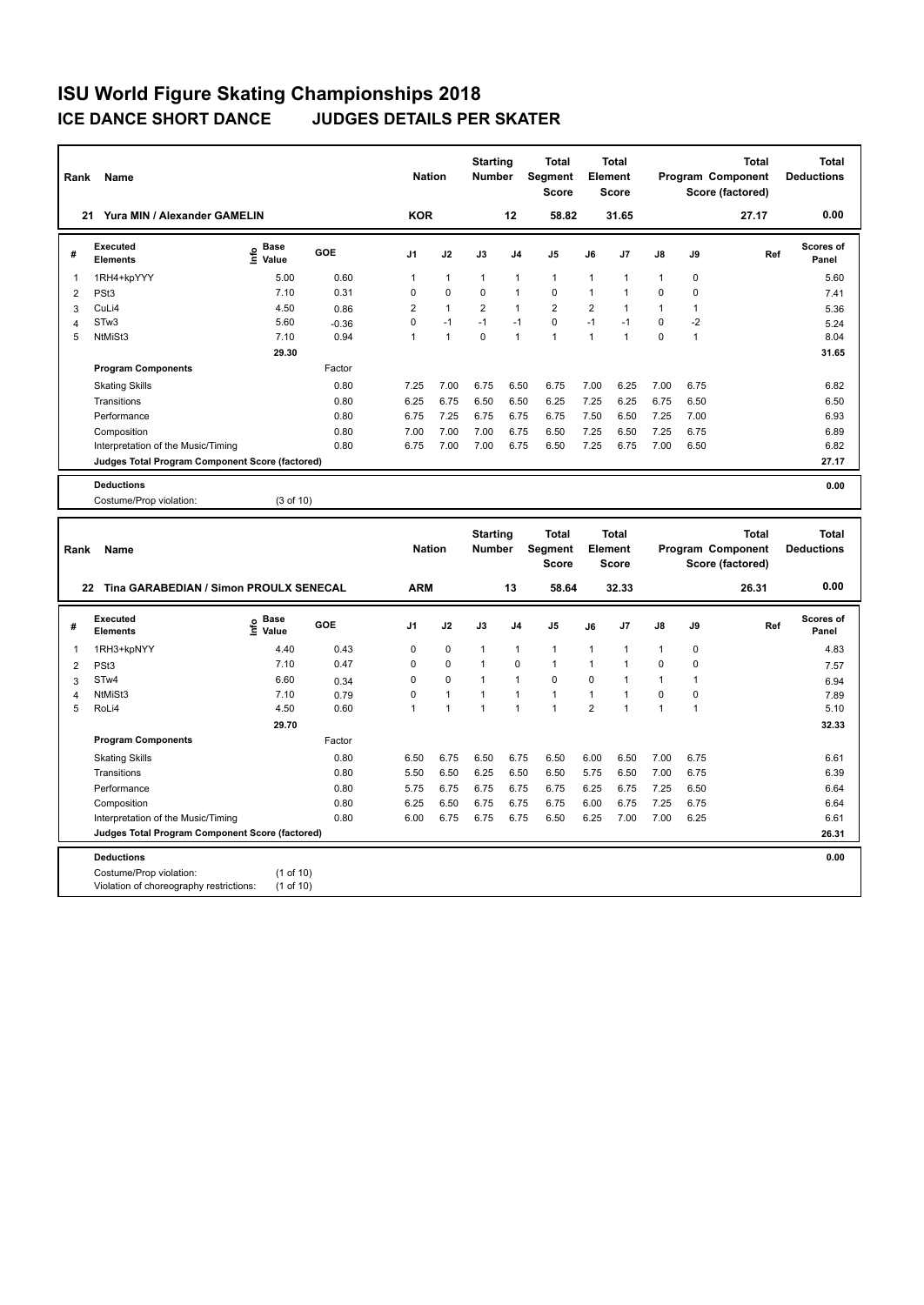**Program Components** 

Violation of choreography restrictions: (1 of 10)

| Rank           | Name                                            |                                  |            | <b>Nation</b>  |                | <b>Starting</b><br>Number        |                | <b>Total</b><br>Segment<br><b>Score</b> |                | Total<br>Element<br><b>Score</b>        |                |                | <b>Total</b><br>Program Component<br>Score (factored) | <b>Total</b><br><b>Deductions</b> |
|----------------|-------------------------------------------------|----------------------------------|------------|----------------|----------------|----------------------------------|----------------|-----------------------------------------|----------------|-----------------------------------------|----------------|----------------|-------------------------------------------------------|-----------------------------------|
| 23             | Cecilia TÖRN / Jussiville PARTANEN              |                                  |            | <b>FIN</b>     |                |                                  | 6              | 57.96                                   |                | 30.01                                   |                |                | 27.95                                                 | 0.00                              |
| #              | Executed<br><b>Elements</b>                     | <b>Base</b><br>o Base<br>⊆ Value | GOE        | J <sub>1</sub> | J2             | J3                               | J4             | J <sub>5</sub>                          | J6             | J7                                      | J8             | J9             | Ref                                                   | Scores of<br>Panel                |
| 1              | 1RH1+kpNNN                                      | 3.20                             | 0.51       | 2              | $\mathbf 0$    | $\mathbf{1}$                     | $\mathbf{1}$   | $\mathbf{1}$                            | $\mathbf{1}$   | 0                                       | $\mathbf{1}$   | $\mathbf{1}$   |                                                       | 3.71                              |
| $\overline{2}$ | STw4                                            | 6.60                             | 0.01       | 0              | $\Omega$       | $\Omega$                         | $-1$           | $-1$                                    | $\Omega$       | $\mathbf{1}$                            | $\mathbf{1}$   | 0              |                                                       | 6.61                              |
| 3              | NtMiSt2                                         | 5.60                             | 0.79       | $\mathbf{1}$   | $\Omega$       | $\mathbf 0$                      | $\mathbf 0$    | $\overline{2}$                          | $\mathbf{1}$   | $\mathbf{1}$                            | $\mathbf{1}$   | $\mathbf{1}$   |                                                       | 6.39                              |
| 4              | CuLi4                                           | 4.50                             | 0.60       | $\overline{2}$ | $\mathbf{1}$   | $\mathbf{1}$                     | $\overline{1}$ | $\mathbf{1}$                            | $\mathbf{1}$   | $\Omega$                                | $\mathbf{1}$   | $\mathbf{1}$   |                                                       | 5.10                              |
| 5              | PSt <sub>3</sub>                                | 7.10                             | 1.10       | $\mathbf{1}$   | $\overline{1}$ | $\mathbf{1}$                     | $\overline{1}$ | $\mathbf{1}$                            | $\mathbf{1}$   | $\mathbf{1}$                            | $\mathbf{1}$   | $\overline{1}$ |                                                       | 8.20                              |
|                |                                                 | 27.00                            |            |                |                |                                  |                |                                         |                |                                         |                |                |                                                       | 30.01                             |
|                | <b>Program Components</b>                       |                                  | Factor     |                |                |                                  |                |                                         |                |                                         |                |                |                                                       |                                   |
|                | <b>Skating Skills</b>                           |                                  | 0.80       | 7.25           | 7.00           | 7.00                             | 6.50           | 7.25                                    | 7.25           | 6.50                                    | 6.75           | 6.75           |                                                       | 6.93                              |
|                | Transitions                                     |                                  | 0.80       | 6.50           | 6.75           | 6.75                             | 6.50           | 7.25                                    | 7.25           | 6.25                                    | 6.75           | 7.00           |                                                       | 6.79                              |
|                | Performance                                     |                                  | 0.80       | 6.75           | 7.25           | 7.25                             | 6.50           | 7.00                                    | 7.75           | 6.50                                    | 7.00           | 7.25           |                                                       | 7.00                              |
|                | Composition                                     |                                  | 0.80       | 6.75           | 7.25           | 7.00                             | 6.75           | 7.50                                    | 7.50           | 6.25                                    | 7.25           | 7.25           |                                                       | 7.11                              |
|                | Interpretation of the Music/Timing              |                                  | 0.80       | 7.50           | 7.25           | 7.25                             | 6.75           | 7.00                                    | 7.50           | 6.50                                    | 7.00           | 7.00           |                                                       | 7.11                              |
|                | Judges Total Program Component Score (factored) |                                  |            |                |                |                                  |                |                                         |                |                                         |                |                |                                                       | 27.95                             |
|                | <b>Deductions</b>                               |                                  |            |                |                |                                  |                |                                         |                |                                         |                |                |                                                       | 0.00                              |
|                | Violation of choreography restrictions:         | (1 of 10)                        |            |                |                |                                  |                |                                         |                |                                         |                |                |                                                       |                                   |
|                |                                                 |                                  |            |                |                |                                  |                |                                         |                |                                         |                |                |                                                       |                                   |
| Rank           | Name                                            |                                  |            | <b>Nation</b>  |                | <b>Starting</b><br><b>Number</b> |                | <b>Total</b><br>Segment<br><b>Score</b> |                | <b>Total</b><br>Element<br><b>Score</b> |                |                | <b>Total</b><br>Program Component<br>Score (factored) | <b>Total</b><br><b>Deductions</b> |
|                | 24 Lilah FEAR / Lewis GIBSON                    |                                  |            | <b>GBR</b>     |                |                                  | 15             | 57.56                                   |                | 29.77                                   |                |                | 27.79                                                 | 0.00                              |
| #              | <b>Executed</b><br><b>Elements</b>              | <b>Base</b><br>۴ů<br>Value       | <b>GOE</b> | J1             | J2             | J3                               | J4             | J <sub>5</sub>                          | J6             | J7                                      | J8             | J9             | Ref                                                   | Scores of<br>Panel                |
| 1              | 1RH1+kpNNN                                      | 3.20                             | 0.34       | $\mathbf{1}$   | $\mathbf 0$    | $\mathbf 0$                      | $\mathbf 0$    | $\mathbf{1}$                            | 1              | $\mathbf{1}$                            | $\mathbf{1}$   | 0              |                                                       | 3.54                              |
| $\overline{2}$ | PS <sub>t2</sub>                                | 5.60                             | 0.79       | $\mathbf{1}$   | $\mathbf 0$    | $\Omega$                         | $\mathbf{1}$   | $\overline{2}$                          | $\mathbf{1}$   | $\mathbf{1}$                            | $\mathbf{1}$   | 0              |                                                       | 6.39                              |
| 3              | STw4                                            | 6.60                             | 0.77       | 2              | $\mathbf{1}$   | $\overline{2}$                   | $\mathbf{1}$   | $\mathbf{1}$                            | $\mathbf{1}$   | $\overline{2}$                          | $\mathbf{1}$   | $\mathbf{1}$   |                                                       | 7.37                              |
| $\overline{4}$ | NtMiSt2                                         | 5.60                             | 1.26       | $\mathbf{1}$   | $\mathbf{1}$   | $\overline{1}$                   | $\overline{1}$ | $\overline{2}$                          | $\mathbf{1}$   | $\overline{2}$                          | $\mathbf{1}$   | $-1$           |                                                       | 6.86                              |
| 5              | RoLi4                                           | 4.50                             | 1.11       | $\overline{2}$ | $\overline{2}$ | $\mathbf{1}$                     | $\mathbf{1}$   | $\overline{2}$                          | $\overline{2}$ | $\overline{2}$                          | $\overline{2}$ | $\overline{2}$ |                                                       | 5.61                              |
|                |                                                 | 25.50                            |            |                |                |                                  |                |                                         |                |                                         |                |                |                                                       | 29.77                             |

Skating Skills 0.80 7.25 7.00 6.75 6.75 7.00 6.75 7.25 6.75 6.89

Transitions 0.80 7.75 6.75 6.50 6.75 6.50 6.75 6.75 7.25 6.50 6.75 Performance 0.80 8.00 7.00 7.25 7.00 7.25 7.00 7.00 7.50 6.50 7.14 Composition 0.80 7.25 6.75 6.75 7.00 7.00 6.75 6.75 7.50 6.75 6.75 6.89 Interpretation of the Music/Timing 0.80 7.75 6.75 7.00 7.00 7.00 7.25 7.00 7.50 6.50 7.07 7.07

**Deductions 0.00 Judges Total Program Component Score (factored) 27.79**

Factor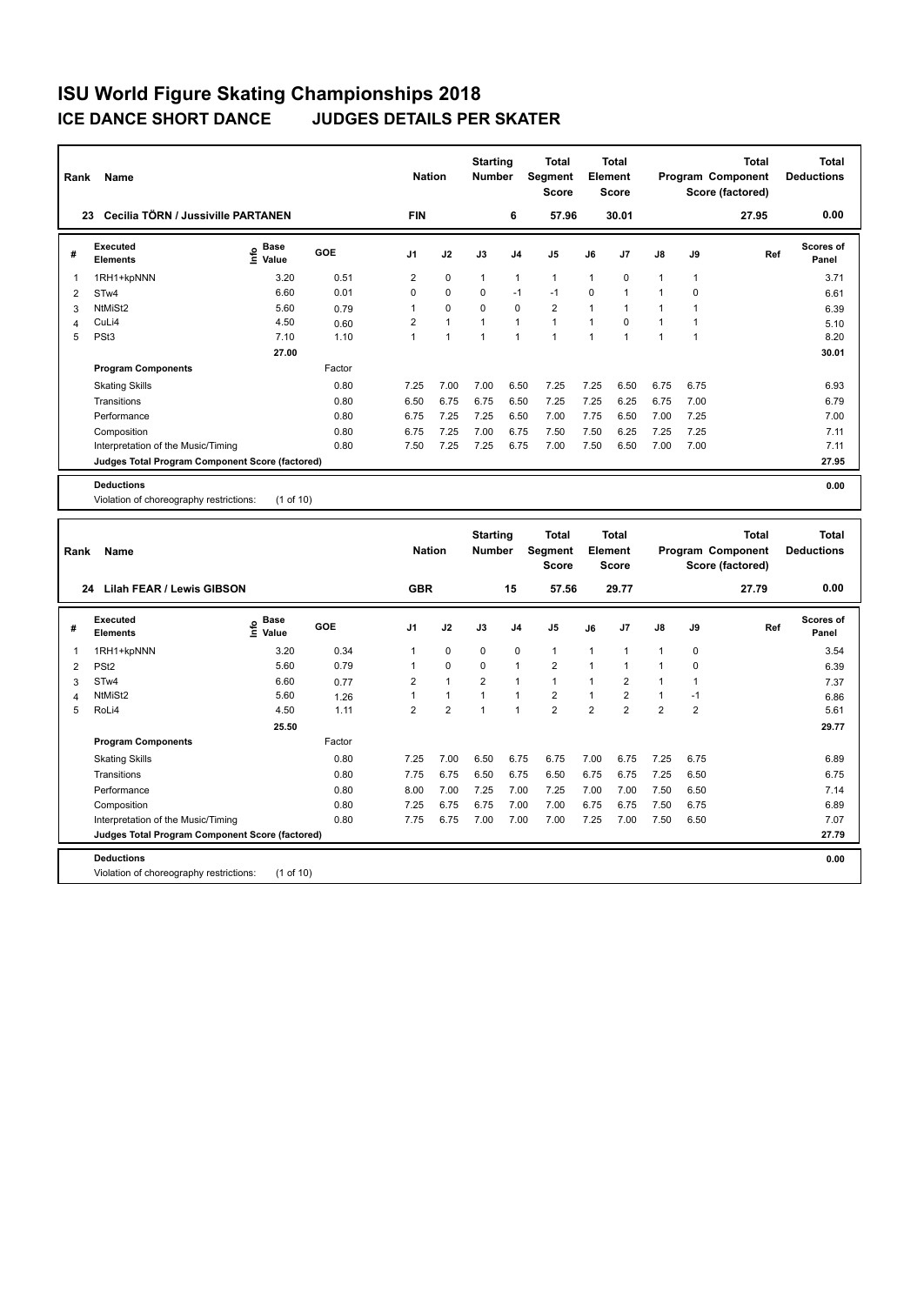| Rank           | Name                                              |                                  |                    | <b>Nation</b>  |              | <b>Starting</b><br><b>Number</b> |                | <b>Total</b><br>Segment<br><b>Score</b> |                | <b>Total</b><br>Element<br><b>Score</b> |                |                | <b>Total</b><br>Program Component<br>Score (factored) | <b>Total</b><br><b>Deductions</b> |
|----------------|---------------------------------------------------|----------------------------------|--------------------|----------------|--------------|----------------------------------|----------------|-----------------------------------------|----------------|-----------------------------------------|----------------|----------------|-------------------------------------------------------|-----------------------------------|
|                | 25 Lucie MYSLIVECKOVA / Lukas CSOLLEY             |                                  |                    | <b>SVK</b>     |              |                                  | 10             | 55.54                                   |                | 29.33                                   |                |                | 26.21                                                 | 0.00                              |
| #              | <b>Executed</b><br><b>Elements</b>                | e Base<br>E Value                | GOE                | J1             | J2           | J3                               | J4             | J <sub>5</sub>                          | J6             | J7                                      | J8             | J9             | Ref                                                   | <b>Scores of</b><br>Panel         |
| 1              | 1RH1+kpNNN                                        | 3.20                             | 0.26               | 1              | 0            | $\mathbf{1}$                     | 0              | 0                                       | $\mathbf{1}$   | 0                                       | $\mathbf{1}$   | 0              |                                                       | 3.46                              |
| 2              | PSt <sub>3</sub>                                  | 7.10                             | 0.31               | $\mathbf 0$    | $\mathbf{1}$ | $\mathbf 0$                      | 0              | 0                                       | $\mathbf 0$    | 1                                       | $\mathbf{1}$   | $\mathbf 0$    |                                                       | 7.41                              |
| 3              | SILi4                                             | 4.50                             | 0.86               | $\overline{2}$ | $\mathbf{1}$ | 1                                | $\overline{2}$ | $\overline{2}$                          | $\mathbf{1}$   | $\mathbf{1}$                            | $\mathbf{1}$   | $\overline{2}$ |                                                       | 5.36                              |
| 4              | STw4                                              | 6.60                             | 0.43               | 1              | 0            | $\mathbf{1}$                     | $\mathbf{1}$   | $\mathbf{1}$                            | $\mathbf 0$    | $\mathbf 0$                             | $\mathbf{1}$   | $\mathbf{1}$   |                                                       | 7.03                              |
| 5              | NtDiSt2                                           | 5.60                             | 0.47               | $-1$           | 0            | 0                                | 0              | $\mathbf{1}$                            | $\mathbf{1}$   | $\mathbf{1}$                            | $\mathbf 0$    | $\mathbf{1}$   |                                                       | 6.07                              |
|                |                                                   | 27.00                            |                    |                |              |                                  |                |                                         |                |                                         |                |                |                                                       | 29.33                             |
|                | <b>Program Components</b>                         |                                  | Factor             |                |              |                                  |                |                                         |                |                                         |                |                |                                                       |                                   |
|                | <b>Skating Skills</b>                             |                                  | 0.80               | 6.50           | 7.00         | 7.00                             | 6.50           | 6.25                                    | 6.50           | 6.00                                    | 6.75           | 6.50           |                                                       | 6.57                              |
|                | Transitions                                       |                                  | 0.80               | 6.00           | 6.75         | 6.25                             | 6.50           | 6.25                                    | 6.25           | 5.75                                    | 6.50           | 6.50           |                                                       | 6.32                              |
|                | Performance                                       |                                  | 0.80               | 6.75           | 7.25         | 6.50                             | 6.75           | 6.25                                    | 6.75           | 5.75                                    | 7.00           | 6.75           |                                                       | 6.68                              |
|                | Composition                                       |                                  | 0.80               | 6.25           | 7.25         | 6.50                             | 6.50           | 6.50                                    | 6.50           | 6.00                                    | 7.00           | 6.75           |                                                       | 6.57                              |
|                | Interpretation of the Music/Timing                |                                  | 0.80               | 6.50           | 7.00         | 6.75                             | 6.50           | 6.50                                    | 6.75           | 6.25                                    | 7.00           | 6.25           |                                                       | 6.61                              |
|                | Judges Total Program Component Score (factored)   |                                  |                    |                |              |                                  |                |                                         |                |                                         |                |                |                                                       | 26.21                             |
|                | <b>Deductions</b>                                 |                                  |                    |                |              |                                  |                |                                         |                |                                         |                |                |                                                       | 0.00                              |
|                | Violation of choreography restrictions:           | (1 of 10)                        |                    |                |              |                                  |                |                                         |                |                                         |                |                |                                                       |                                   |
|                |                                                   |                                  |                    |                |              |                                  |                |                                         |                |                                         |                |                |                                                       |                                   |
|                |                                                   |                                  |                    |                |              |                                  |                |                                         |                |                                         |                |                |                                                       |                                   |
| Rank           | Name                                              |                                  |                    | <b>Nation</b>  |              | <b>Starting</b><br>Number        |                | <b>Total</b><br>Segment                 |                | <b>Total</b><br><b>Element</b>          |                |                | <b>Total</b><br>Program Component                     | <b>Total</b><br><b>Deductions</b> |
|                |                                                   |                                  |                    |                |              |                                  |                | <b>Score</b>                            |                | Score                                   |                |                | Score (factored)                                      |                                   |
|                | 26 Cortney MANSOUROVA / Michal CESKA              |                                  |                    | <b>CZE</b>     |              |                                  | 3              | 55.27                                   |                | 29.70                                   |                |                | 25.57                                                 | 0.00                              |
| #              | <b>Executed</b><br><b>Elements</b>                | <b>Base</b><br>e Base<br>⊆ Value | GOE                | J <sub>1</sub> | J2           | J3                               | J4             | J <sub>5</sub>                          | J6             | J7                                      | J8             | J9             | Ref                                                   | <b>Scores of</b><br>Panel         |
| $\mathbf{1}$   | NtMiSt3                                           | 7.10                             | 0.47               | $\mathbf 0$    | $\mathbf{1}$ | 0                                | 0              | $\mathbf{1}$                            | $\mathbf{1}$   | $\mathbf{1}$                            | $\mathbf 0$    | $-1$           |                                                       | 7.57                              |
|                |                                                   | 6.60                             | 0.00               | $\mathbf 0$    | $-1$         | 0                                | 0              | $\mathbf 0$                             | $\mathbf 0$    | $\mathbf 0$                             | $\mathbf 0$    | $\mathbf 0$    |                                                       |                                   |
| $\overline{2}$ | STw4                                              |                                  |                    | $\mathbf{1}$   | 0            | $-1$                             | 0              | $\mathbf 0$                             | $\mathbf 0$    | $-1$                                    | $\mathbf 0$    | $\mathbf 0$    |                                                       | 6.60                              |
| 3<br>4         | 1RH1+kpNTN<br>PSt <sub>3</sub>                    | 3.20<br>7.10                     | $-0.07$<br>$-0.14$ | $\mathbf 0$    | 0            | $-1$                             | 0              | $-1$                                    | $\mathbf{1}$   | $\mathbf 0$                             | $\pmb{0}$      | 0              |                                                       | 3.13                              |
| 5              | RoLi4                                             | 4.50                             | 0.94               | 1              | 1            | $\mathbf{1}$                     | $\overline{2}$ | $\mathbf{1}$                            | $\overline{2}$ | $\overline{2}$                          | $\overline{2}$ | $\overline{2}$ |                                                       | 6.96<br>5.44                      |
|                |                                                   | 28.50                            |                    |                |              |                                  |                |                                         |                |                                         |                |                |                                                       | 29.70                             |
|                | <b>Program Components</b>                         |                                  | Factor             |                |              |                                  |                |                                         |                |                                         |                |                |                                                       |                                   |
|                |                                                   |                                  |                    | 6.50           |              |                                  |                |                                         |                |                                         |                |                |                                                       |                                   |
|                | <b>Skating Skills</b>                             |                                  | 0.80               |                | 7.00         | 6.25                             | 6.25           | 6.25                                    | 6.25           | 6.50                                    | 6.50           | 6.50           |                                                       | 6.39                              |
|                | Transitions                                       |                                  | 0.80               | 6.25           | 6.75         | 5.75                             | 6.00           | 6.00                                    | 6.00           | 6.25                                    | 6.25           | 6.00           |                                                       | 6.11                              |
|                | Performance                                       |                                  | 0.80               | 7.00           | 7.25         | 5.75                             | 6.50           | 5.75                                    | 6.25           | 6.50                                    | 6.75           | 6.50           |                                                       | 6.46                              |
|                | Composition<br>Interpretation of the Music/Timing |                                  | 0.80<br>0.80       | 6.75<br>6.50   | 7.00<br>6.75 | 6.25<br>6.00                     | 6.50<br>6.25   | 6.00<br>5.75                            | 6.25<br>6.75   | 6.75<br>6.75                            | 6.75<br>6.75   | 6.50<br>6.25   |                                                       | 6.54<br>6.46                      |

**Total Deductions Total Program Component Score (factored) Total Element Segment Score Total Score Starting Rank Name Nation Number # Executed Elements Base Value GOE J1 J2 J3 J4 J5 J6 J7 J8 J9 Scores of Panel** 1 3.80 0.09 1 0 1 0 0 0 0 0 0 **Ref**  1RH2+kpNNY 3.89 **Info 27 Anna YANOVSKAYA / Adam LUKACS HUN 7 54.11 28.04 26.07 0.00** 2 PSt3 7.10 0.16 0 0 0 1 -1 1 0 0 0 7.26 3 SlLi4 4.50 0.51 2 1 0 1 0 1 1 1 1 5.01 4 STw2 4.60 -0.29 0 0 0 -1 -1 -1 -1 0 -1 4.31 5 NtDiSt3 7.10 0.47 0 0 1 1 0 1 1 0 0 7.57  **27.10 28.04 Program Components**  Skating Skills 6.75 6.75 6.75 6.50 6.50 6.50 6.00 6.50 6.75 0.80 6.61 Factor Transitions 0.80 6.75 6.50 6.25 6.25 6.25 6.50 5.75 6.25 6.50 6.36 Performance 0.80 6.50 7.00 7.00 6.50 6.00 6.50 5.75 6.50 6.50 6.50 Composition 0.80 6.75 6.75 6.75 6.75 6.50 6.50 6.25 6.00 6.50 6.75 6.57 6.57 Interpretation of the Music/Timing 0.80 6.50 6.75 6.00 6.75 6.00 6.75 6.25 6.50 6.25 6.54 **Deductions 0.00 Judges Total Program Component Score (factored) 26.07** Violation of choreography restrictions: (1 of 10)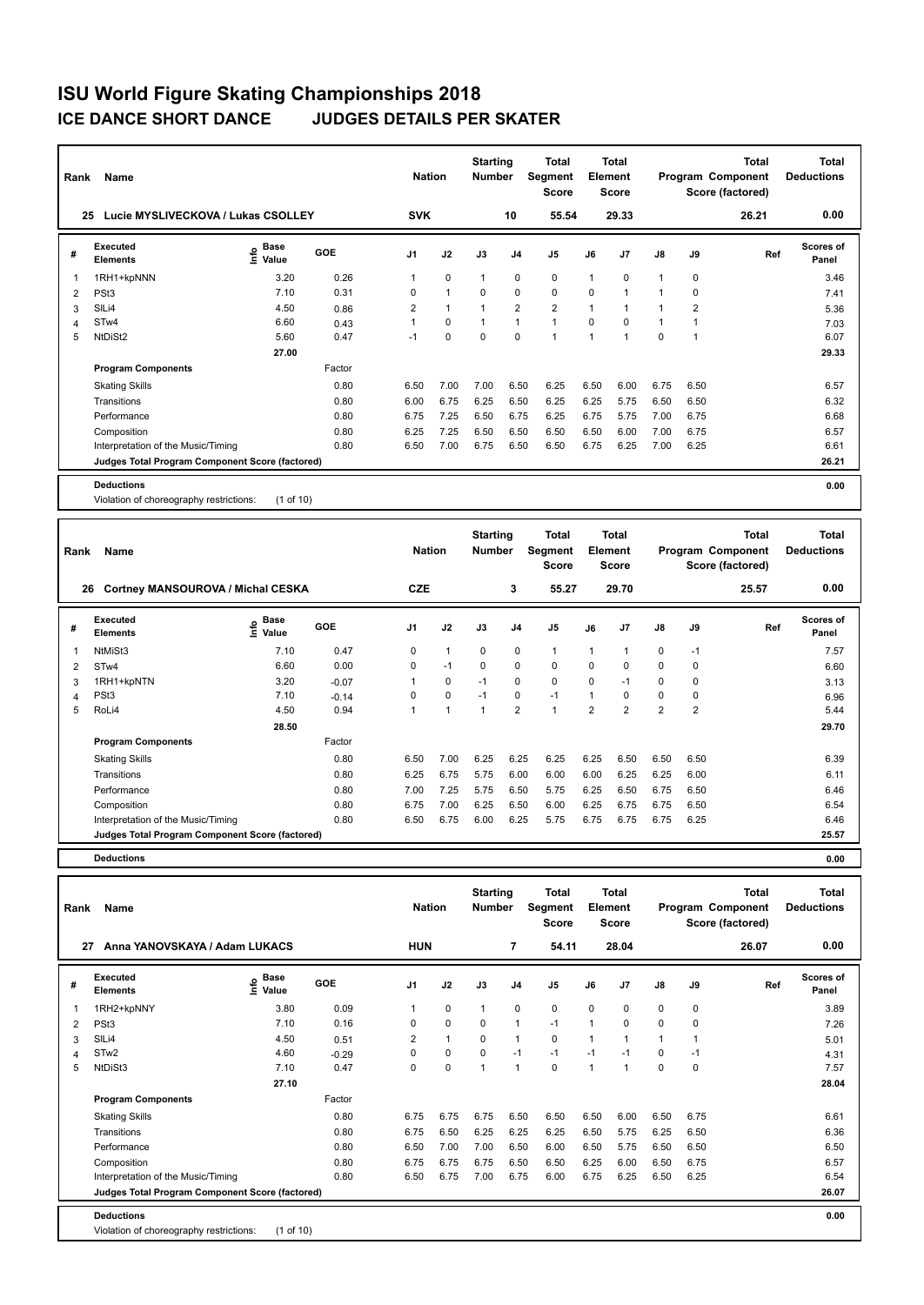Music requirements violation: (1 of 10)<br>Violation of choreography restrictions: (1 of 10) Violation of choreography restrictions:

| Rank           | Name                                            |                                           |         | <b>Nation</b>  |              | <b>Starting</b><br><b>Number</b> |                | <b>Total</b><br>Segment<br><b>Score</b> |              | <b>Total</b><br>Element<br><b>Score</b> |              |              | <b>Total</b><br>Program Component<br>Score (factored) | <b>Total</b><br><b>Deductions</b> |
|----------------|-------------------------------------------------|-------------------------------------------|---------|----------------|--------------|----------------------------------|----------------|-----------------------------------------|--------------|-----------------------------------------|--------------|--------------|-------------------------------------------------------|-----------------------------------|
|                | Viktoria KAVALIOVA / Yurii BIELIAIEV<br>28      |                                           |         | <b>BLR</b>     |              |                                  | 5              | 50.40                                   |              | 26.12                                   |              |              | 24.28                                                 | 0.00                              |
| #              | <b>Executed</b><br><b>Elements</b>              | $\frac{e}{E}$ Base<br>$\frac{e}{E}$ Value | GOE     | J1             | J2           | J3                               | J <sub>4</sub> | J5                                      | J6           | J7                                      | J8           | J9           | Ref                                                   | <b>Scores of</b><br>Panel         |
| 1              | STw4                                            | 6.60                                      | 0.43    | 1              | 0            | $\mathbf{1}$                     | $\overline{1}$ | $\mathbf 0$                             | $\mathbf{1}$ | $-2$                                    | 1            | 1            |                                                       | 7.03                              |
| $\overline{2}$ | SILi4                                           | 4.50                                      | 0.26    | 1              | 0            | $\mathbf{1}$                     | $\pmb{0}$      | $\mathbf 0$                             | 0            | $-1$                                    | $\mathbf{1}$ | $\mathbf{1}$ |                                                       | 4.76                              |
| 3              | NtMiSt2                                         | 5.60                                      | $-0.57$ | 0              | $-1$         | 0                                | $-1$           | $-1$                                    | $\mathbf 0$  | $-1$                                    | $\Omega$     | $-1$         |                                                       | 5.03                              |
| 4              | 1RH1+kpNNN                                      | 3.20                                      | $-0.71$ | $-1$           | $-2$         | $-2$                             | $-2$           | $-1$                                    | $-1$         | $-2$                                    | $-1$         | $-1$         |                                                       | 2.49                              |
| 5              | PSt <sub>3</sub>                                | 7.10                                      | $-0.29$ | $\overline{0}$ | $-1$         | $\mathbf 0$                      | $\Omega$       | $-1$                                    | $\Omega$     | $-1$                                    | $\mathbf 0$  | 0            |                                                       | 6.81                              |
|                |                                                 | 27.00                                     |         |                |              |                                  |                |                                         |              |                                         |              |              |                                                       | 26.12                             |
|                | <b>Program Components</b>                       |                                           | Factor  |                |              |                                  |                |                                         |              |                                         |              |              |                                                       |                                   |
|                | <b>Skating Skills</b>                           |                                           | 0.80    | 6.50           | 6.50         | 6.50                             | 6.00           | 5.75                                    | 5.75         | 4.25                                    | 6.50         | 6.50         |                                                       | 6.21                              |
|                | Transitions                                     |                                           | 0.80    | 6.00           | 6.25         | 6.00                             | 6.00           | 5.50                                    | 5.75         | 4.25                                    | 6.25         | 6.00         |                                                       | 5.93                              |
|                | Performance                                     |                                           | 0.80    | 6.00           | 6.50         | 6.25                             | 6.00           | 5.50                                    | 5.50         | 4.50                                    | 6.25         | 6.25         |                                                       | 5.96                              |
|                | Composition                                     |                                           | 0.80    | 6.75           | 6.50         | 6.50                             | 6.25           | 5.75                                    | 5.50         | 4.50                                    | 6.75         | 6.50         |                                                       | 6.25                              |
|                | Interpretation of the Music/Timing              |                                           | 0.80    | 6.25           | 6.25         | 6.25                             | 6.25           | 5.25                                    | 5.75         | 4.25                                    | 6.50         | 6.00         |                                                       | 6.00                              |
|                | Judges Total Program Component Score (factored) |                                           |         |                |              |                                  |                |                                         |              |                                         |              |              |                                                       | 24.28                             |
|                | <b>Deductions</b>                               |                                           |         |                |              |                                  |                |                                         |              |                                         |              |              |                                                       | 0.00                              |
|                | Violation of choreography restrictions:         | (1 of 10)                                 |         |                |              |                                  |                |                                         |              |                                         |              |              |                                                       |                                   |
|                |                                                 |                                           |         |                |              |                                  |                |                                         |              |                                         |              |              |                                                       |                                   |
|                |                                                 |                                           |         |                |              |                                  |                |                                         |              |                                         |              |              |                                                       |                                   |
|                |                                                 |                                           |         | <b>Nation</b>  |              | <b>Starting</b><br><b>Number</b> |                | <b>Total</b><br>Segment                 |              | Total                                   |              |              | <b>Total</b><br>Program Component                     | <b>Total</b>                      |
| Rank           | Name                                            |                                           |         |                |              |                                  |                | <b>Score</b>                            |              | <b>Element</b><br><b>Score</b>          |              |              | Score (factored)                                      | <b>Deductions</b>                 |
|                |                                                 |                                           |         |                |              |                                  |                |                                         |              |                                         |              |              |                                                       |                                   |
|                | Teodora MARKOVA / Simon DAZE<br>29              |                                           |         | <b>BUL</b>     |              |                                  | $\mathbf{1}$   | 47.57                                   |              | 28.00                                   |              |              | 19.57                                                 | 0.00                              |
| #              | Executed<br><b>Elements</b>                     | <b>Base</b><br>١nf٥<br>Value              | GOE     | J1             | J2           | J3                               | J <sub>4</sub> | J5                                      | J6           | J7                                      | J8           | J9           | Ref                                                   | Scores of<br>Panel                |
| 1              | 1RH2+kpNYN                                      | 3.80                                      | $-0.07$ | 0              | 0            | 0                                | $\mathbf 0$    | $\mathbf 0$                             | $\mathbf 0$  | 0                                       | $-1$         | $-1$         |                                                       | 3.73                              |
| $\overline{2}$ | STw4                                            | 6.60                                      | 0.09    | $\overline{0}$ | $\Omega$     | $\mathbf{1}$                     | $\Omega$       | $\overline{1}$                          | $\Omega$     | $\Omega$                                | $\Omega$     | $-1$         |                                                       | 6.69                              |
| 3              | PSt <sub>3</sub>                                | 7.10                                      | $-1.00$ | $-1$           | $-1$         | $-1$                             | $-1$           | $-1$                                    | $\mathbf 0$  | $-1$                                    | $-1$         | $-1$         |                                                       | 6.10                              |
| 4              | NtMiSt3                                         | 7.10                                      | $-0.29$ | $-1$           | 0            | $\mathbf 0$                      | $\mathbf 0$    | $\overline{1}$                          | $\mathbf 0$  | $-1$                                    | $-1$         | 0            |                                                       | 6.81                              |
| 5              | RoLi4                                           | 4.50                                      | 0.17    | $\Omega$       | $\mathbf{1}$ | $\Omega$                         | $\Omega$       | $\mathbf{1}$                            | $\mathbf{1}$ | $\Omega$                                | $\Omega$     | $\Omega$     |                                                       | 4.67                              |
|                |                                                 | 29.10                                     |         |                |              |                                  |                |                                         |              |                                         |              |              |                                                       | 28.00                             |
|                | <b>Program Components</b>                       |                                           | Factor  |                |              |                                  |                |                                         |              |                                         |              |              |                                                       |                                   |

Skating Skills 0.80 4.25 5.25 4.75 5.00 4.75 5.50 5.00 5.25 5.25 5.04

Transitions 0.80 3.75 4.75 4.25 5.00 4.25 5.25 4.75 5.00 5.00 4.71 Performance 0.80 4.50 5.00 4.75 5.25 4.75 5.25 4.75 5.25 5.00 4.96 Composition 6.80 5.00 5.00 4.50 5.25 4.50 5.50 5.50 5.50 5.50 5.00 5.25 5.50 5.00 Interpretation of the Music/Timing 0.80 3.50 4.75 4.50 5.00 4.25 5.25 4.75 5.00 5.00 4.75

**Deductions 0.00 Judges Total Program Component Score (factored) 19.57**